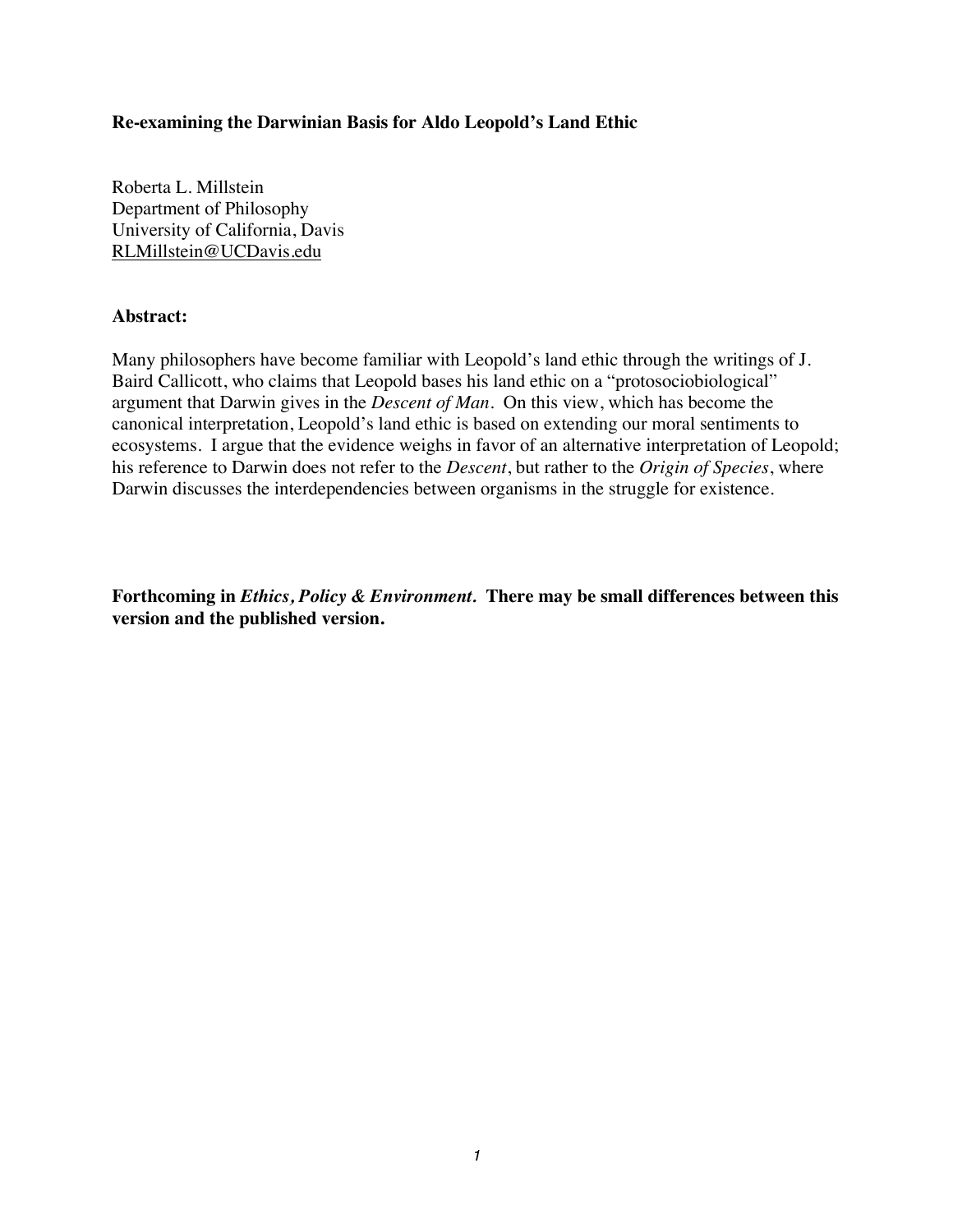#### **Re-examining the Darwinian Basis for Aldo Leopold's Land Ethic**

*It is interesting to contemplate a tangled bank, clothed with many plants of many kinds, with birds singing on the bushes, with various insects flitting about, and with worms crawling through the damp earth, and to reflect that these elaborately constructed forms, so different from each other, and dependent upon each other in so complex a manner, have all been produced by laws acting around us (Darwin 1876, 430).* 

#### **1. Introduction**

Aldo Leopold – well-known forester, wildlife manager, conservationist, and professor – has been extremely influential in environmental ethics. This is due in large part to the writings of J. Baird Callicott, who has been called the "leading philosophical exponent of Aldo Leopold's land ethic" (Norton 2002, 127). In the widely-reprinted essay, "The Conceptual Foundations of the Land Ethic" and elsewhere, Callicott mounts a spirited and insightful campaign to elaborate and defend Leopold's views, in large part based on Leopold's essay "The Land Ethic," which was written towards the end of Leopold's life. (Leopold died in 1948; *A Sand County Almanac*, in which "The Land Ethic" appeared, was published posthumously). Since that time, Callicott's position has been critiqued on a number of fronts; in some cases, he has modified his position in response (e.g., Callicott 1999).

However, no one to my knowledge has seriously challenged Callicott's reading of the *Darwinian*  basis for Leopold's land ethic<sup>1</sup>. According to Callicott, Leopold "unmistakably (if elliptically)

 $<sup>1</sup>$  The closest I am aware of is Westra, who asserts that "Leopold's references to Darwin in the</sup> land ethic are primarily to his science; Darwin's insights are used in support of the interconnectedness that provides the main reason to abandon purely anthropocentric and economic determinations of value" (2001, 263). What I argue for in this paper is in sympathy with Westra's claim; what I provide that Westra's essay lacks is defense of this thesis, based on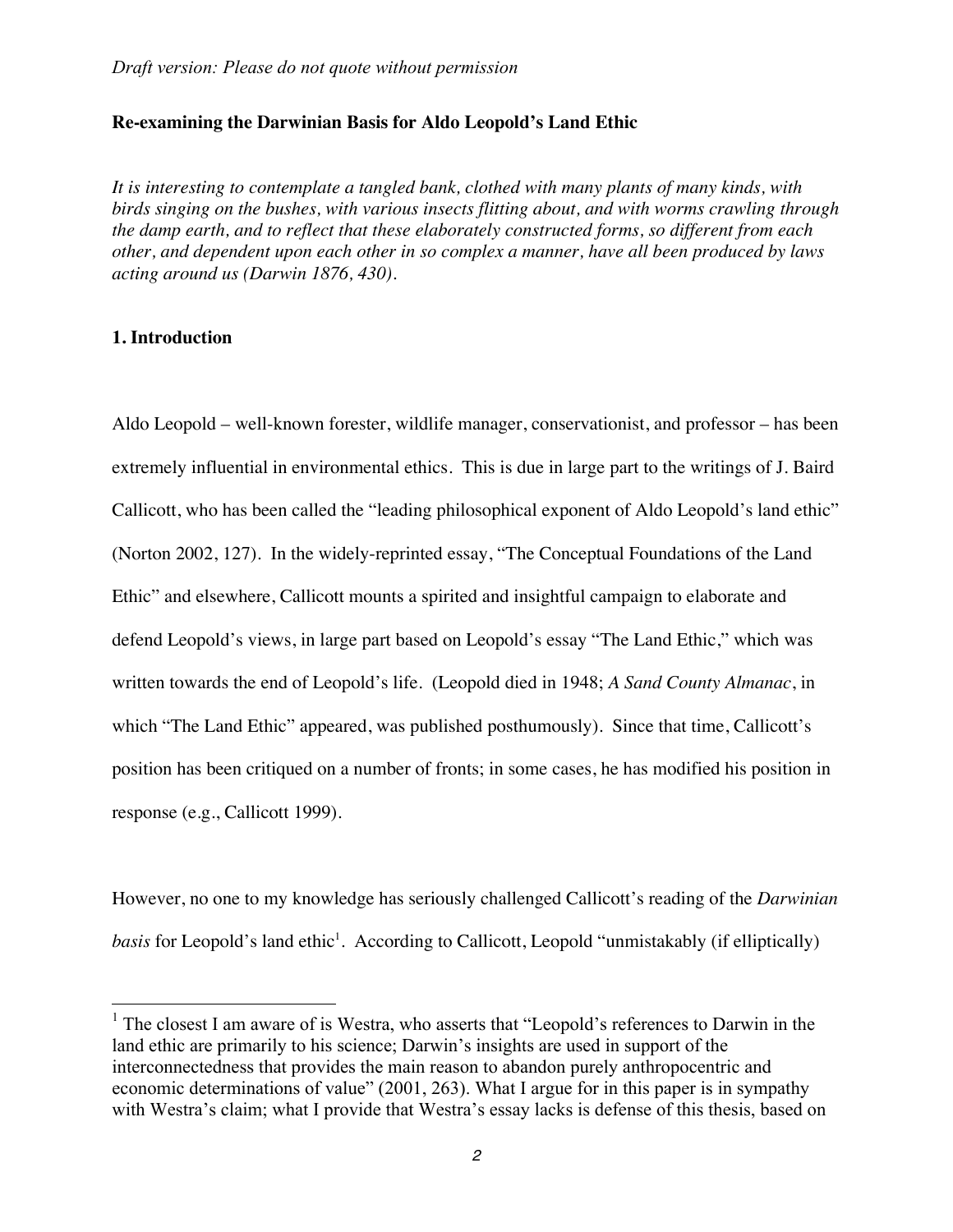alludes" to Charles Darwin's views on ethics, which in turn were drawn from David Hume and Adam Smith; Callicott further suggests that Leopold draws on Darwin's "protosociobiological perspective on ethical phenomena" (Callicott 1987, 191). I will argue that this interpretation is mistaken – that Leopold was not drawing on Darwin's *ethical* views, but rather, Darwin's *ecological* views. This, as I will show, changes the ethical basis for Leopold's land ethic from Humean moral sentiments to the interdependencies within biological communities.

Before beginning, it is worth considering why we ought to re-examine the Darwinian basis for Leopold's land ethic. After all, *Callicott* is certainly free to base his version of the land ethic on Darwinian ethics even if Leopold himself did not. So, why does it matter? There are at least three reasons. First, Leopold was an intelligent, thoughtful, and influential man who developed the land ethic after a lifetime of experiences in wildlife management and related endeavors. It seems to me that if his ideas are worth citing and discussing at all (and I think they are), it is worth the effort to get his views right. Second, and relatedly, a re-examination might turn up new ideas that are worthy of consideration, a point emphasized by scholars involved in the history of the philosophy of science (HOPOS). Third, the Darwinian/Humean reliance on moral sentiments has been challenged; sociobiology and altruism are likewise controversial topics. An alternative basis would avoid these challenges, although a new set of challenges may be opened  $up - I$  will discuss these briefly at the end.

passages from Leopold's writings as well as those of Darwin and others. Furthermore, whereas Westra elaborates a Leopoldian "ethics of integrity," I am less certain than she is that "integrity" plays the most central role in Leopold's thinking. More precisely, I think it plays an important role, but not as important as stability and land health; in the essay "The Land-Health Concept and Conservation," Leopold discusses integrity as a defeasible yet important condition for land health, implying that "land health" is the more central term. I will discuss "stability" and "land health" further below.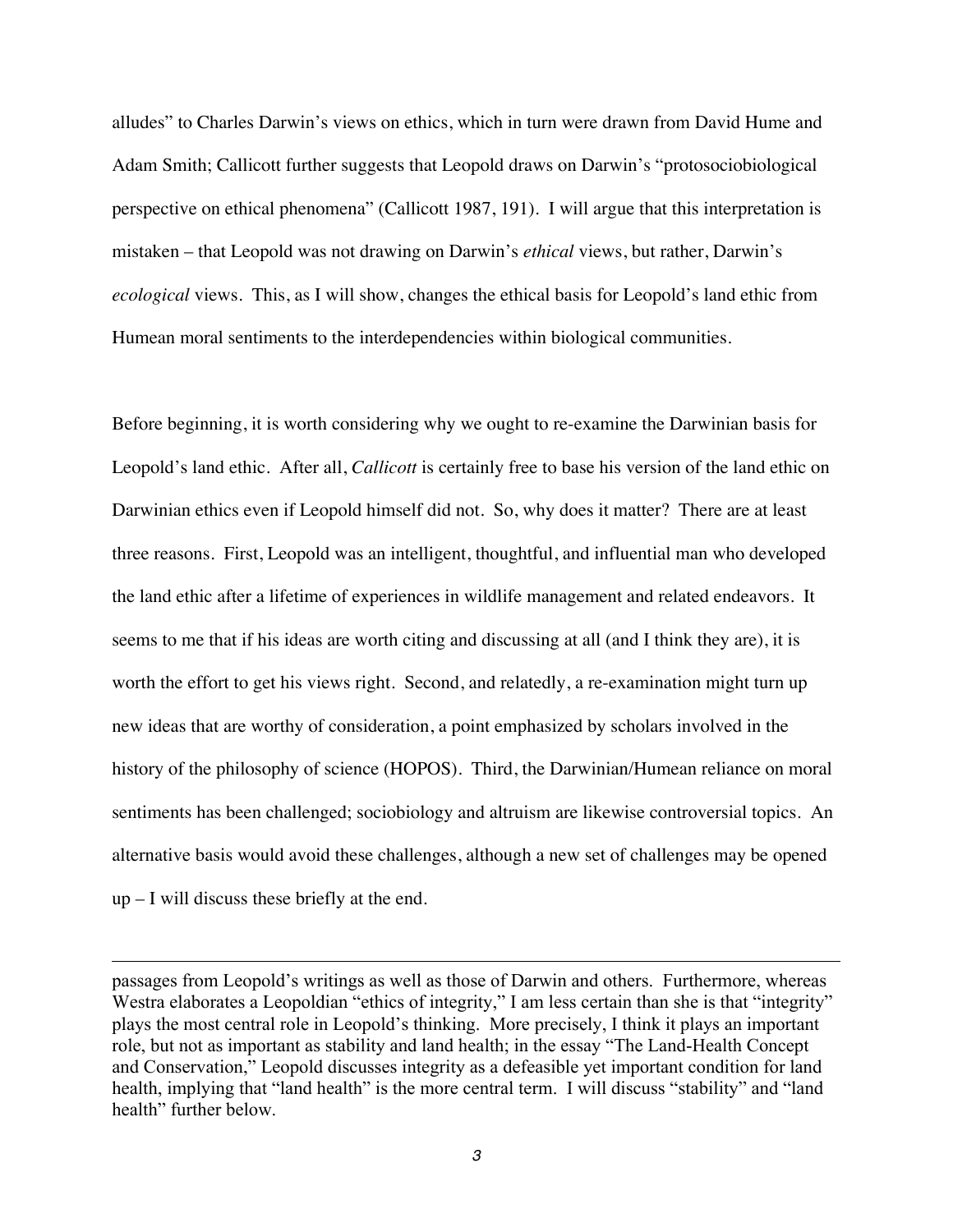My essay is structured as follows. I will begin by summarizing Callicott's interpretation of the land ethic, followed by my reinterpretation, followed by a discussion of the consequences of my reinterpretation.

#### **2. Callicott's Interpretation of the Land Ethic**

 $\overline{a}$ 

Callicott takes the following passage to be the "summary moral maxim" of Leopold's land ethic:

A thing is right when it tends to preserve the integrity, stability, and beauty of the biotic community.<sup>2</sup> It is wrong when it tends otherwise (Leopold 1949, 224-225).

Indeed, many philosophers have followed Callicott in focusing on this passage and in taking it to be a summary statement of the land ethic. Much discussion has gone into understanding and analyzing the meaning of the key terms, "stability," "integrity," and "beauty" – but especially stability. Callicott also highlights the term "biotic community," suggesting:

The land ethic not only provides moral considerability for the biotic community per se, but ethical consideration of its individual members is preempted by concern for the preservation of the integrity, stability, and beauty of the biotic community. The land

 $2$  "Ecosystem" seems closer to (although probably not identical to) contemporary terminology than "biotic community," given that Leopold clearly meant to include abiotic components such as soils and waters and that he refers to an "energy circuit" within the biotic pyramid. Other authors have freely equated "biotic community" with "ecosystem," and the Land Ethic is referred to as a form of "ecocentrism." However, I will use Leopold's language throughout most of this essay, except when discussing other authors who use the term "ecosystem."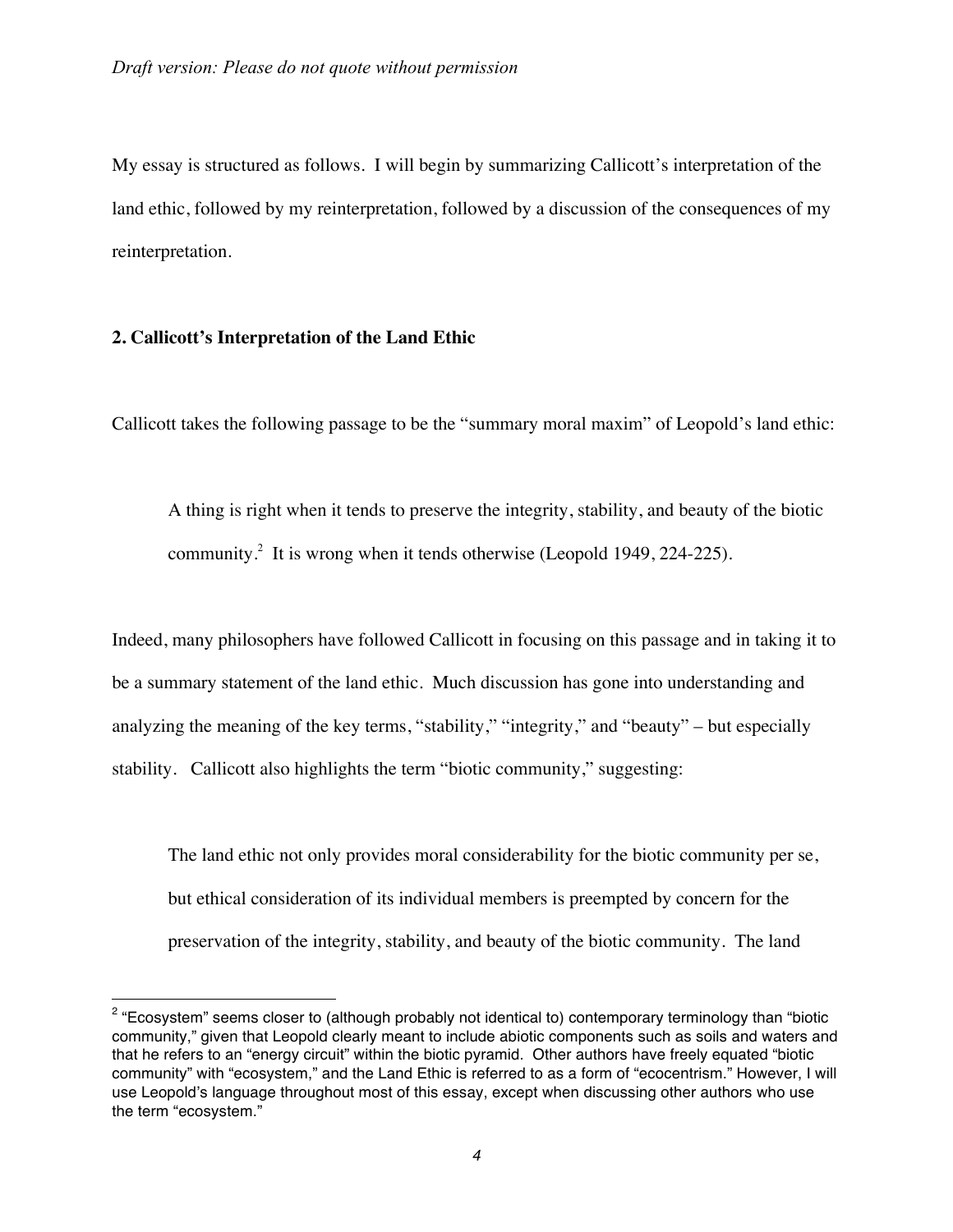ethic, thus, not only has a holistic aspect; it is holistic with a vengeance (Callicott 1987, 196).

Thus, on Callicott's reading, the land ethic would consider it wrong to allow populations of deer (for example) to increase unchecked and threaten the integrity, stability, and beauty of the biotic community of which they are a part. This seems to be a point of contrast between the land ethic and traditional ethical theories; whereas traditional ethical theories hold *individuals* to be morally considerable, the land ethic seems to hold the *community as a whole* to be morally considerable (thus, the assertion that it is "holistic"). And again, many other philosophers have followed Callicott in reading Leopold this way.<sup>3</sup>

But how can this holistic shift be defended? As Callicott notes (drawing on Goodpaster), traditional ethical theory starts with the view that each of us may be taken to hold, namely, that each of us is intrinsically valuable or that our interests are deserving of moral consideration. However, if *I* am intrinsically valuable or my interests are deserving of moral consideration, why is that? Presumably, it is because of some psychological capacity that I have, such as rationality (Kant) or sentience (Bentham) – but then other beings have these capacities, too, and so those individuals (by pain of consistency) are also intrinsically valuable or have interests that are deserving of moral consideration. In contrast, biotic communities, taken as a whole, lack any

 $3$  In my opinion, the philosophical literature has placed too much emphasis on this one passage out of essay out of one of Leopold's books. As my discussion of "stability" below suggests, Leopold's views must be understood in the context of his other writings, life experiences, and influences. Note that Callicott has since recanted his view that the land ethic is "holistic with a vengeance," and rightly so; Callicott now suggests that Leopold never meant the land ethic to completely override all of our duties to other humans (Callicott 1999).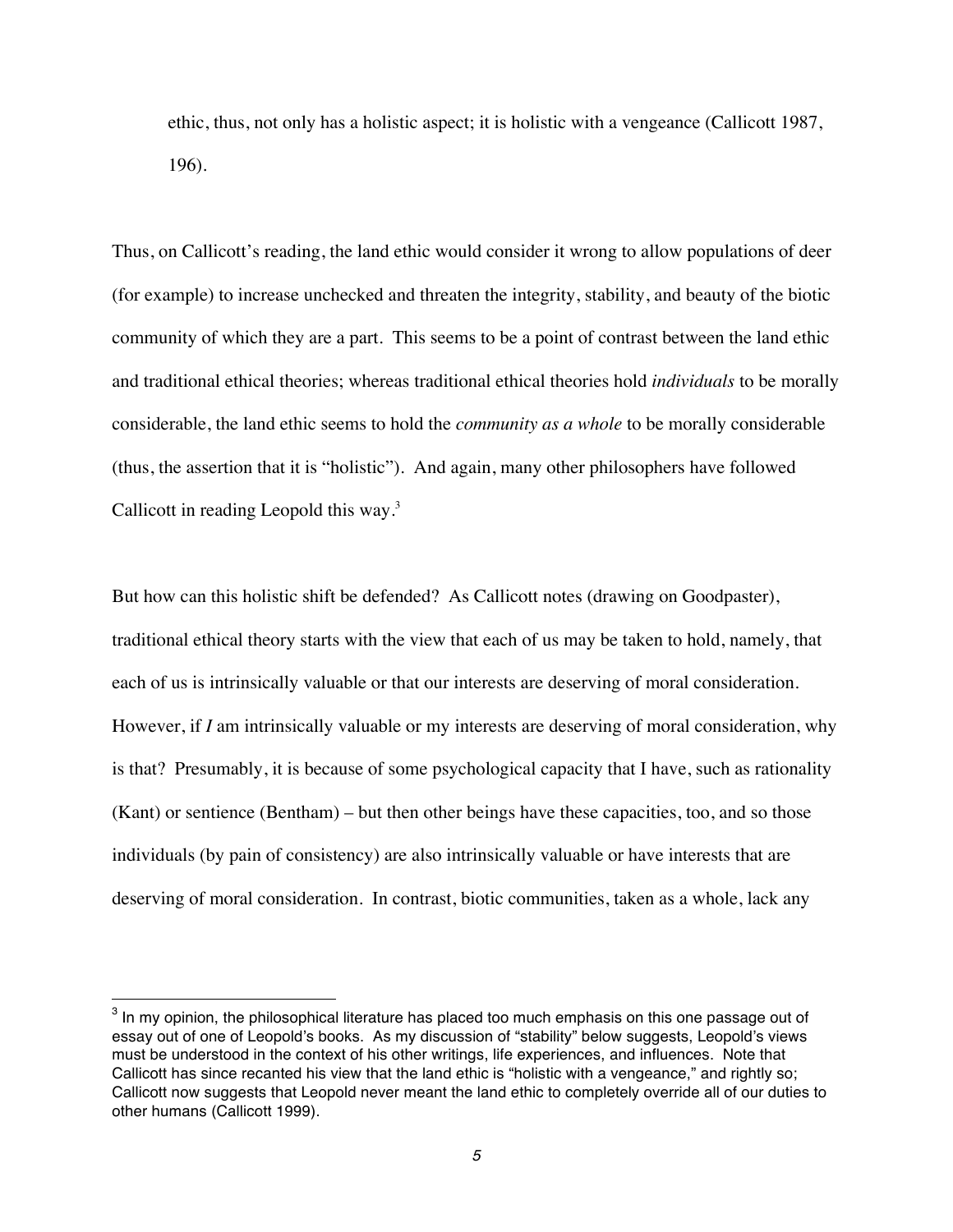such psychological properties.<sup>4</sup> So on what grounds could we say that biotic communities are morally considerable?

According to Callicott, Leopold draws on Darwin's evolutionary account of the origin and development of ethics, thus inheriting Darwin's view (itself derived from Hume and Smith) that ethics rests on feelings or "sentiments." Callicott's evidence for this claim is as follows. Leopold begins the essay, "The Land Ethic" by noting that in the time Odysseus's Greece, ethics included wives but did not extend to "slave-girls"; Leopold uses this example to illustrate the claim that "During the three thousand years which have since elapsed, ethical criteria have been extended to many fields of conduct, with corresponding shrinkages in those judged by expediency only" (Leopold 1949, 202). Leopold then asserts (in a passage that is central to Callicott's interpretation):

This extension of ethics, so far studied only by philosophers, is actually a process in ecological evolution. Its sequence may be described in ecological as well as in philosophical terms. An ethic, ecologically, is a limitation on freedom of action in the *struggle for existence*. An ethic, philosophically is a differentiation of social from antisocial conduct. These are two definitions of one thing. The thing has its origin in the tendency of interdependent individuals or groups to evolve modes of co-operation. The ecologist calls these symbioses (Leopold 1949, 202; emphasis added).

From Leopold's reference to "struggle for existence," Callicott plausibly infers that Leopold

 $4$  That is, the individual members of the community may have those properties, but the community qua community does not.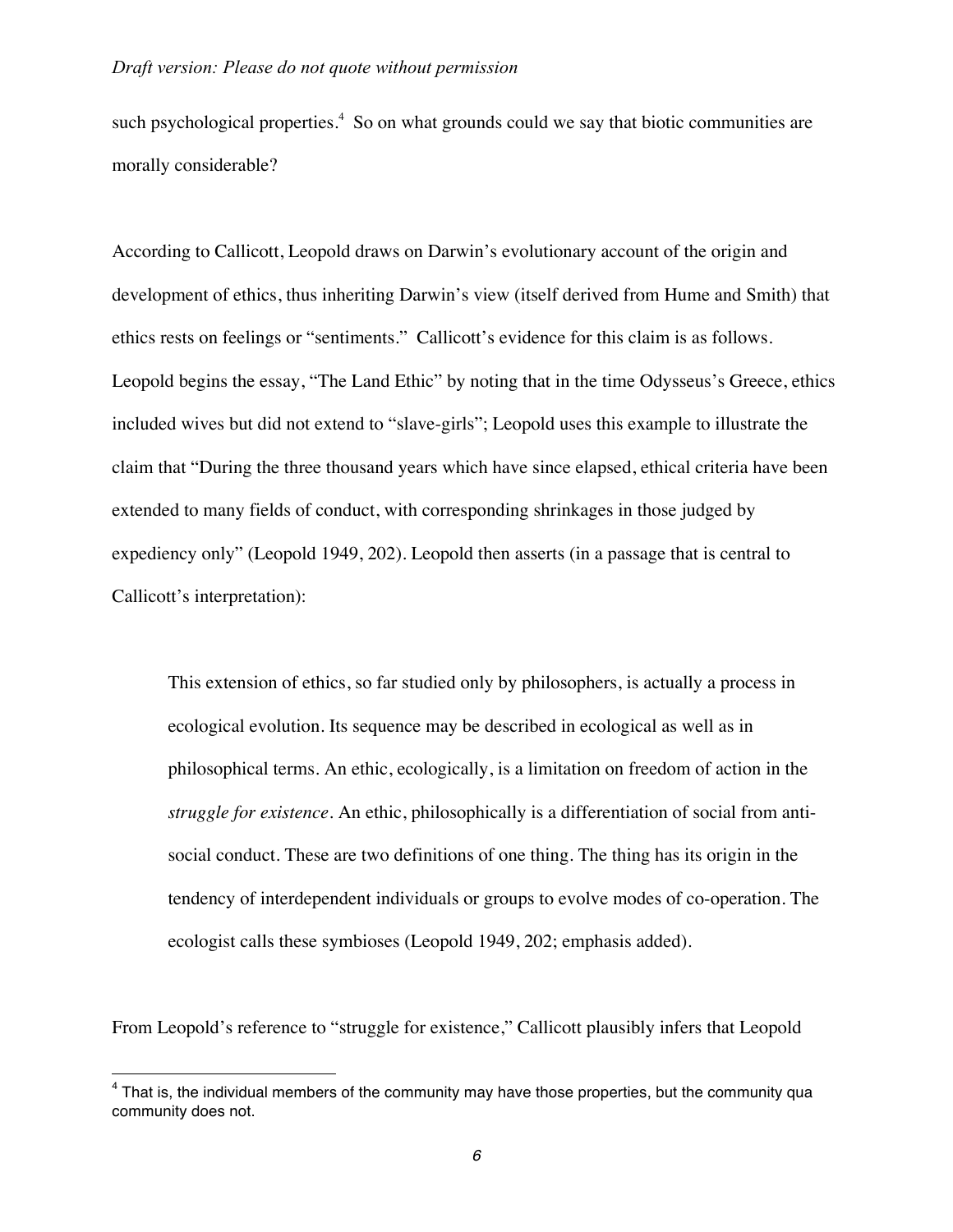meant to invoke Darwin. But then, saying that Leopold "manages to convey a whole network of ideas in a couple of phrases," Callicott claims,

The phrase 'the struggle for existence' unmistakably calls to mind Darwinian evolution as the conceptual context in which a biological account of the origin and development of ethics must ultimately be located. And at once it points up a paradox: Given the unremitting competitive "struggle for existence" how could "limitations of freedom of action" ever have been conserved and spread through a population of *Homo sapiens* or their evolutionary progenitors? (Callicott 1987, 189).

...according to Darwin–who had tackled this problem "exclusively from the side of natural history" in *The Descent of Man*–the answer lies in society. And it was Darwin's classical account (and its divers variations), from the side of natural history, which informed Leopold's thinking in the late 1940s... Darwin turned to a minority tradition of modern philosophy for a moral psychology consistent with and useful to a general evolutionary account of ethical phenomena. A century earlier, Scottish philosophers David Hume and Adam Smith had argued that ethics rests on feelings or "sentiments"– which, to be sure, may be both amplified and informed by reason. And since in the animal kingdom feelings or sentiments are arguably far more common or widespread than reason, they would be a far more likely starting point for an evolutionary account of the origin and growth of ethics **(**Callicott 1987, 189-190**)**.

Callicott then explains how, on Darwin's account, advantages could have been conferred on

*7*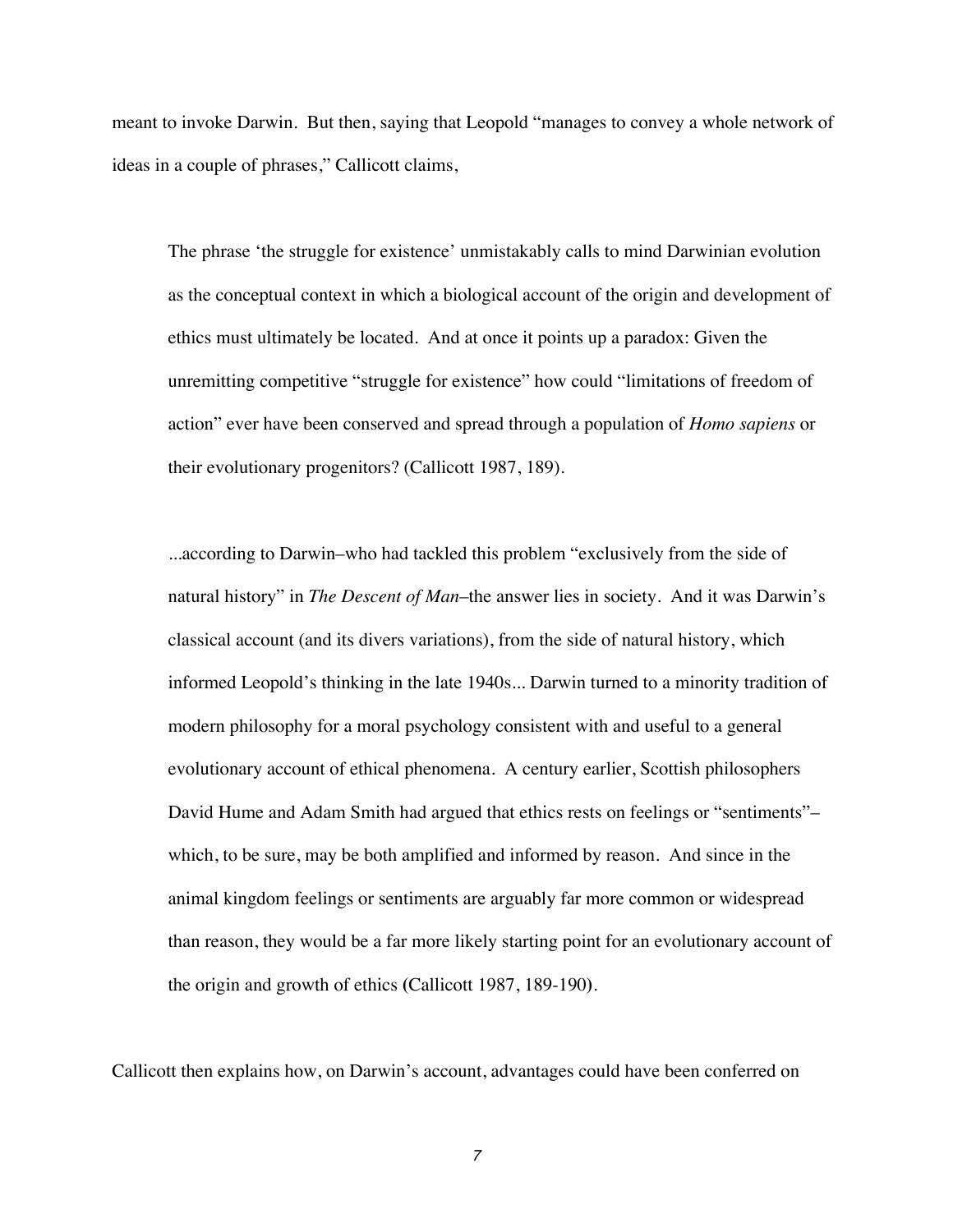communities composed of parents and offspring who had bonds of "affection and sympathy" that could be extended to less closely related individuals; such communities might be able to defend themselves more successfully or provision themselves more efficiently. If so, "moral sentiments<sup>"5</sup> would spread through a population.

In short, from Leopold's brief comment that an ethic is a limitation on freedom of action in the struggle for existence, together with Leopold's emphasis on extending ethics to societies and communities, Callicott infers that Leopold not only accepts and refers to Darwin's explanation of the origin of ethics, but also that Leopold accepts and refers to the whole Darwinian account of ethics, including its basis in Humean/Smithian ethics.

It is certainly possible that Leopold meant to do this. But Callicott's interpretation seems to be based on scanty evidence at best. Leopold was not a casual or dilettante writer. In the course of his career, he published about five hundred distinct items (Aldo Leopold Papers). "The Land Ethic" was written shortly before his death, although it was based on several earlier essays (Meine 1987), and like all the other essays he published, it went through multiple drafts that others commented on. There are no references to "moral sentiments" (much less Hume or Smith) or the evolutionary benefits conferred to societies composed of individuals who have them. The predecessor essays do not contain such references either. If Leopold had meant to invoke these as the basis for his land ethic, why would he have done so, to use Callicott's term, "elliptically?" Is it plausible to think that Leopold meant his audience–and this essay, unlike many of his others, was meant for a general audience–to understand "limitation on freedom of

 $5$  Callicott claims that Darwin uses the phrase "social sentiments." I could not find evidence of that.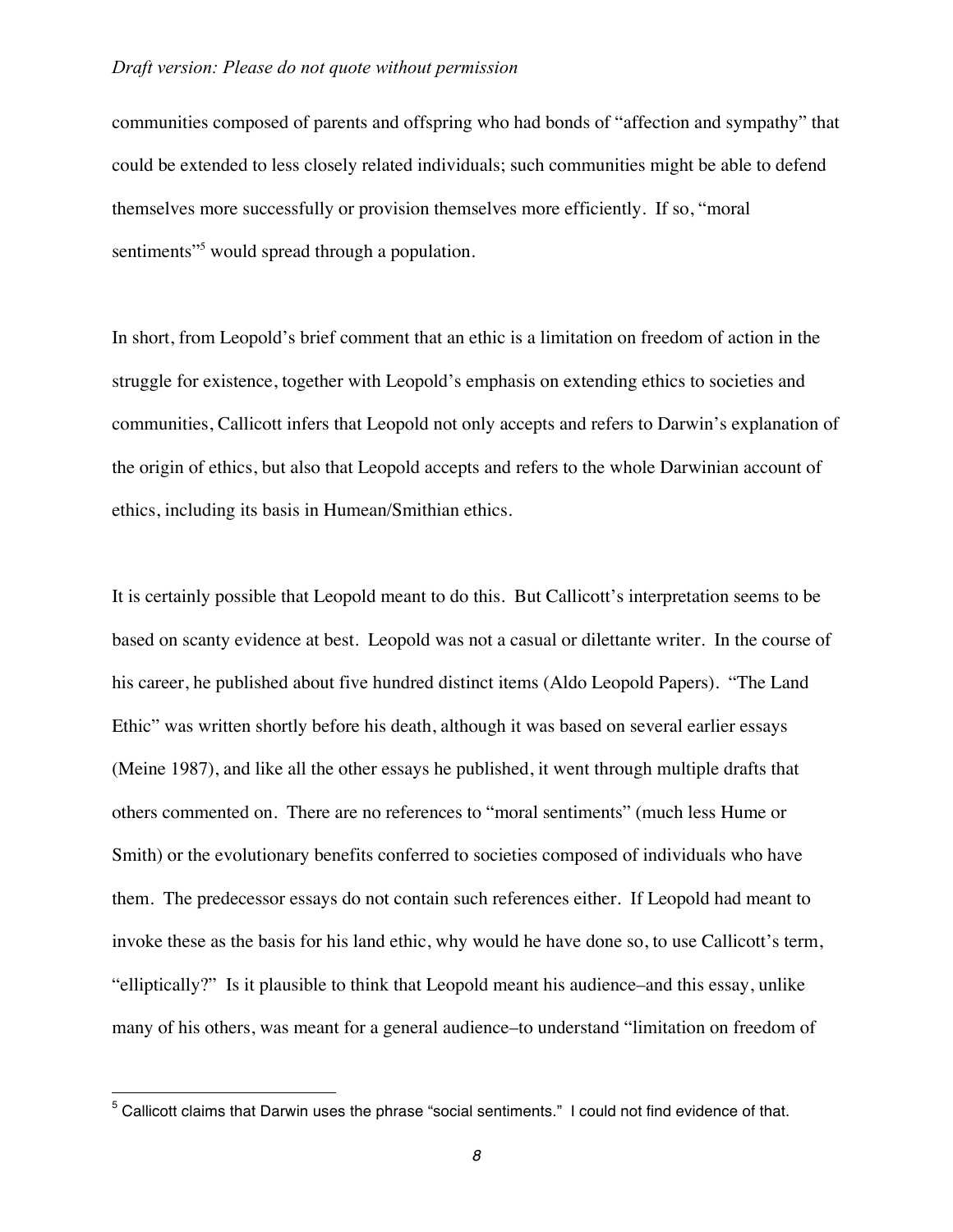action in the struggle for existence" as an elliptical reference to the evolutionary role of moral sentiments? It is not even clear that Leopold was familiar with Darwin's *Descent of Man* – he never cites the book in his writings, as far as I can tell – and it seems unlikely that he would expect a general audience to be familiar with it. Admittedly, Leopold does refer to affections and love in relation to ethics, but they appear in lists with other mental states that he thought were relevant to ethics, such as loyalty, conviction, understanding, respect, and admiration. It seems plausible that Leopold was simply inferring from his own experience, that love of the land tends to go hand in hand with a desire to treat it with respect. If emotions such as love and affection were supposed to play a *special* role in grounding ethics, Leopold gives no indication of that.

#### **3. An Alternative Reading of Leopold**

There is, however, another reading we can give to Leopold, one that is less strained, more direct, and more plausible. As a jumping off point, note that Callicott's reading of Leopold emphasizes the reference to "struggle for existence" and thus, Callicott seems to infer, evolution. But the struggle for existence isn't just about evolution, it's also about ecology; following Ernst Haeckel (who coined the term 'ecology') ecology can be viewed as the science that studies the struggle for existence (Haeckel 1866, Cooper 2003). And there is reason to think that Leopold endorsed this view; in a document written for the Ecological Society for America, Leopold credits Darwin with having planted the seeds for the science of ecology and cites Haeckel explicitly (Leopold 1947**)**. Furthermore, note that there are repeated references to *ecology* in the passage where Leopold invokes the struggle for existence; surely those are significant for interpreting Leopold's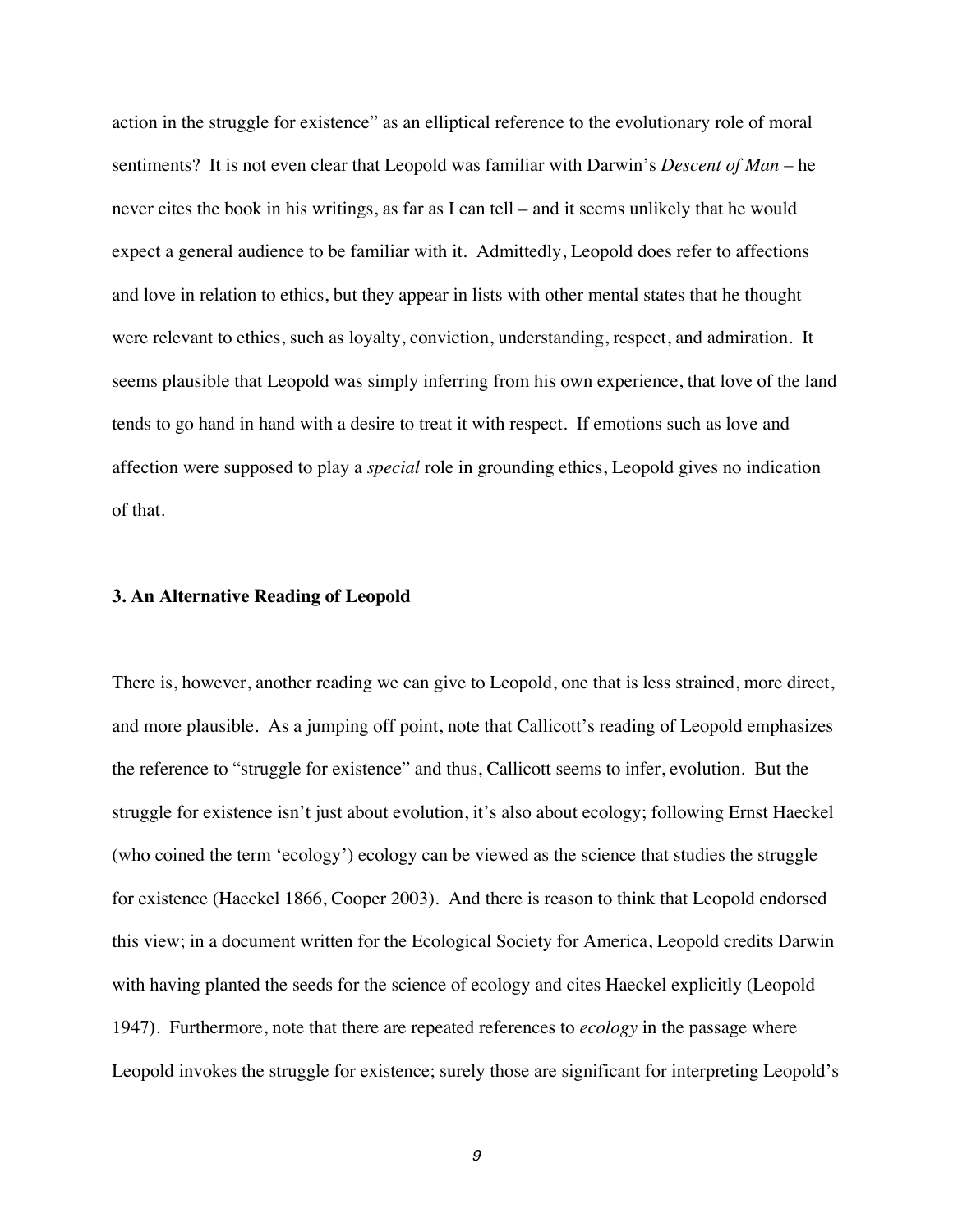meaning. Finally, it is important to recall that the "struggle for existence" is discussed in detail in the *Origin of Species*, not the *Descent of Man* where Callicott draws his interpretation from. In what follows, I will show that by shifting our attention from the *Descent* to the *Origin* and from evolution to ecology, we will gain a better understanding of the ethical basis for Leopold's land ethic.

In the passage in question, Leopold states that ethics has "its origin in the tendency of interdependent individuals or groups to evolve modes of co-operation," noting that "[t]he ecologist calls these symbioses." In ecology, these "modes of co-operation" may be between members of *different* species as well as between members of the same species. Such interdependent relationships are examined in at least three places in Chapter 3 of the *Origin*, importantly, the chapter that is entitled "Struggle for Existence." First, Darwin points out that while organisms are engaging in a struggle for existence with members of the same species or closely related species, they often "depend" on organisms of more distantly related species; for example, mistletoe is dependent on the various trees on which it lives as well as on birds that disseminate mistletoe seeds. Second, he points out that the numbers of prey "depend" on the numbers of predators; for example, the numbers of partridges, grouse, and hares depend on the numbers of "vermin" (i.e., predators) that are in the area. Third, Darwin maintains that "plants and animals, remote in the scale of nature, are bound together by a web of complex relations"  $(1876, 57)$ . For example, Darwin describes two pieces of land, one where Scotch fir trees had been planted and a fence built to keep cattle out and one without fir trees and a fence; the two areas were otherwise identical. Yet the area with the Scotch firs and the fence had twelve more

<sup>6</sup> I refer to the 6th (i.e., final) edition of the *Origin of Species* throughout this essay on the assumption that that is the edition that Leopold is most likely to have read.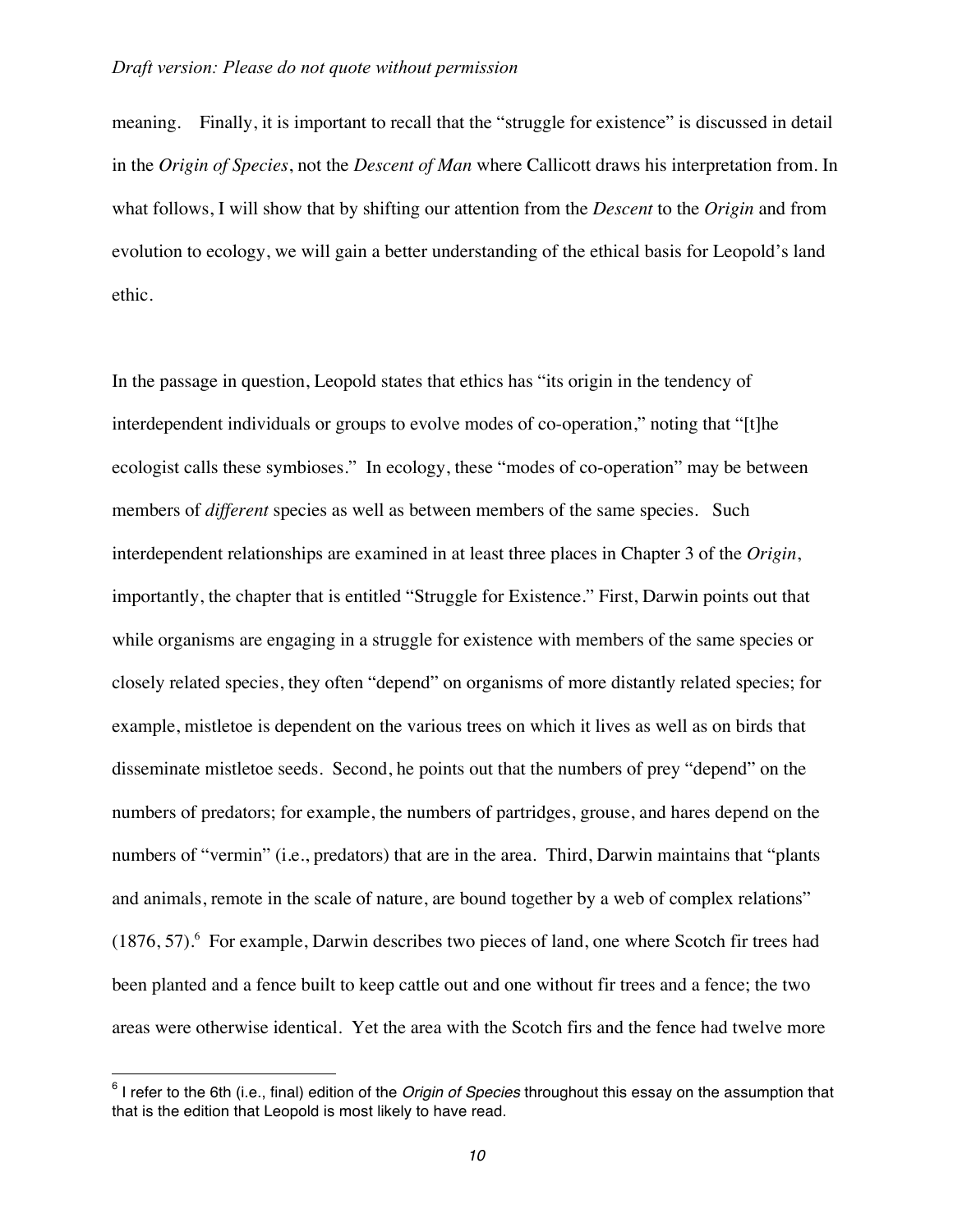plant species and six more bird species than the area without the fir trees and the fence. According to Darwin, this difference is due to the complex relationships between the different species; the presence of fir trees and the absence of cattle enable other species to flourish.

My suggestion here is that these three cases all illustrate the existence of interdependence within the struggle for existence; they all illustrate the sort of interdependence that Leopold was referring to when discussing the origin of ethics. Now granted, it might seem like a bit of a stretch to say that any of these cases exhibit the "co-operation" or even "symbiosis" that Leopold refers to when he invokes the struggle for existence. However, these are, in fact, the sorts of interdependence that Leopold discusses elsewhere in the essay. For example, Leopold mentions the "interdependence of the forest and its constituent tree species, ground flora, and fauna" (1949, 212). He also describes a "land pyramid" or a "biotic pyramid" where the bottom layer is soil, on which rests a layer of plants, on which rest a layer of insects, on which rests a bird and rodent layer, and through various animal groups to the apex where the largest carnivores are; he then asserts that "each successive layer *depends* on those below it for food and often for other services, and each in turn furnishes food and services to those above" (1949, 215; emphasis added). And, tellingly, Leopold says that the functioning of the land pyramid "depends on the *co-operation* and competition<sup>7</sup> of its diverse parts" (1949, 215; emphasis added). Similarly, as a member of the Citizen's Deer Committee, Leopold presented the Majority Report that was created in response to large deer herds overbrowsing and starving in the absence of predators to control their numbers, stating: "There is no doubt in our minds that the prevailing failure of most

 $7$  That competition and predator-prey interactions are important elements of interdependence within the biotic community also tells against the view that Leopold was invoking social sentiments between individuals as a basis for extending them to the community at large. (Thanks to John Beatty for pointing this out).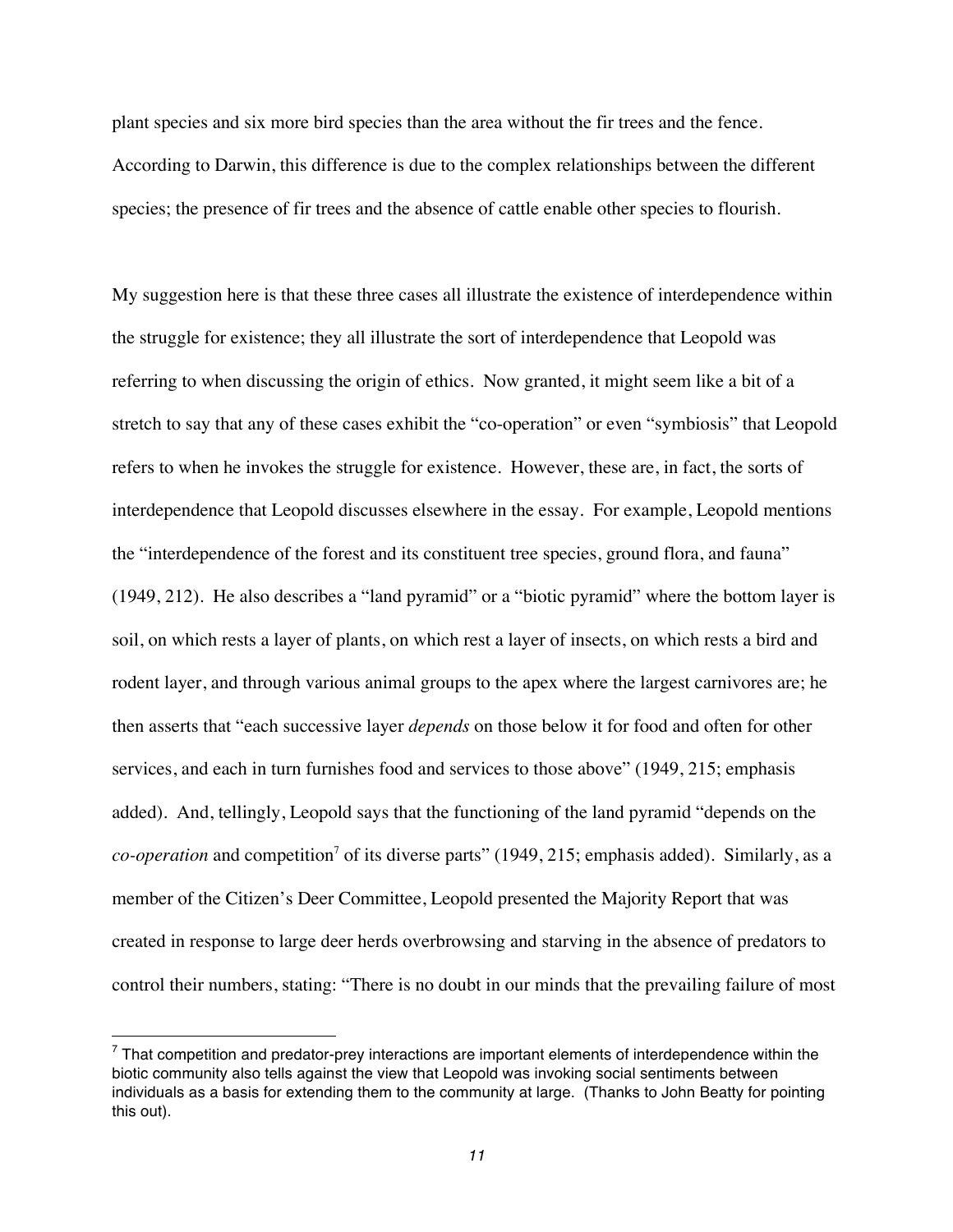states to handle deer irruptions decisively and wisely is that our educational system does not teach citizens how animals and plants live together in a *competitive-cooperative system*" (Leopold 1943; emphasis added). In "A Biotic View of Land," Leopold speaks of a biota so complex that it is "conditioned by interwoven cooperations and competitions" (1939, 727). Cooperation for Leopold is thus metaphorical and not literal; importantly, it does not require sentiment or any conscious thought whatever.<sup>8</sup>

It also appears that Leopold associated the idea of an ecological *community* with Darwin. In an unpublished manuscript from 1935, Leopold states:

Just as important, however, as the origin of plants, animals, and soil is the question of *how they operate as a community*. Darwin lacked time to unravel any more than the beginnings of an answer. That task has fallen to the new science of ecology, which is daily uncovering a *web of interdependencies* so intricate as to amaze – were he here – even Darwin himself, who, of all men, should have the least cause to tremble before the veil (quoted in Meine 2010, 359; emphasis added). $9^9$ 

In this passage, we see Darwin credited with some of our earliest ideas of how ecological communities operate; moreover, the phrase "web of interdependencies" seems to echo Darwin's "web of complex relations" and the examples of organisms who are dependent on one another in

 $8$  This does not imply that a bee "cooperating" with a flower is acting ethically, as it would under a Humean/Smithian picture of ethics. However, it might mean that there is a relationship between the bee and the flower that has value and is worthy of preservation. On the view I am sketching here, cooperation is simply one form of interdependency.

 $9$  Callicott quotes a similar version of this at the outset of "The Conceptual Foundations of the Land Ethic." However, that version lacks the key sentence, "Darwin lacked time to unravel any more than the beginnings of an answer," showing that Leopold is referring to Darwin's *ecological* ideas.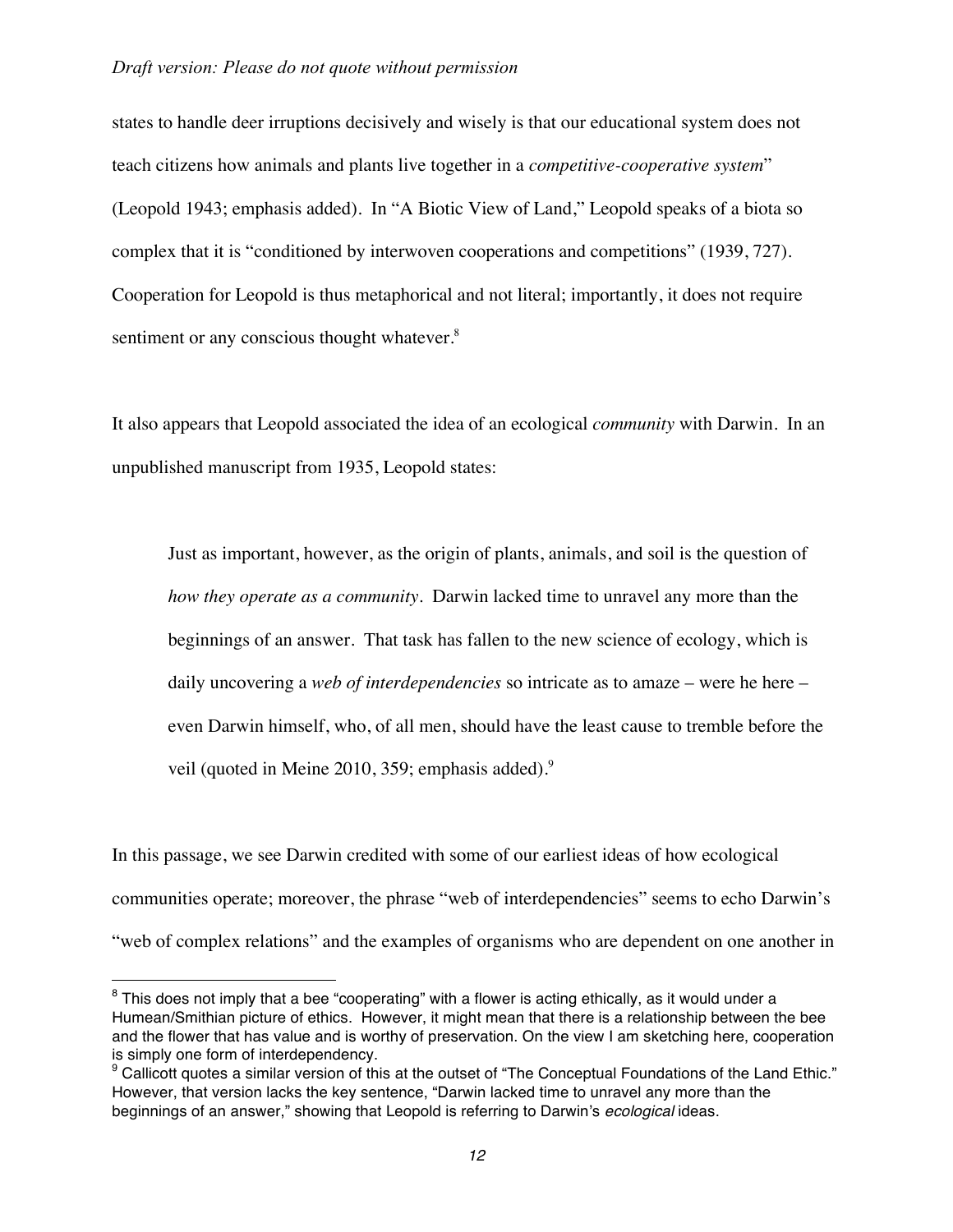the *Origin.*

 $\overline{a}$ 

Now, to be clear, I am not claiming that Leopold pored over Chapter 3 of the *Origin* (although he may have done so, being a widely read man)*.* But we do know that Leopold was familiar with Darwin's work and cited him often (though again, I have yet to find any reference to the *Descent*, only to the *Origin*).

We also know that Leopold was quite familiar with the work of Charles Elton, an ecologist who Leopold met in 1931 (Meine 2010, 283). In the book *Animal Ecology,* Elton discusses Darwin's struggle for existence and places an even greater emphasis on the relations between organisms and the dependence of organisms on other organisms than Darwin did. Indeed, Leopold seems to have drawn his discussion of the land pyramid and food chains, and, more generally, the emphasis on *community*, directly from Elton. So, in addition to the Darwinian-ecological influence on Leopold's thinking about the origin of ethics, there is a very extensive Eltonianecological influence.**<sup>10</sup>**

How does this discussion of ecological influences on Leopold affect our understanding of the land ethic? To answer this question, note that Leopold believed that human history exhibits an accretion of ethics; he suggests that the earliest ethics dealt with relations between individuals (he gives the Ten Commandments as an example of this) whereas later, expanded ethics dealt with relations between individual and society (the Golden Rule, Leopold says, relates the individual to society, whereas democracy relates society to the individual). His land ethic is

<sup>&</sup>lt;sup>10</sup> Callicott acknowledges Elton's influence, but sees its role elsewhere in Leopold's thinking. See Newton (2006) for further discussion of Elton's influence on Leopold.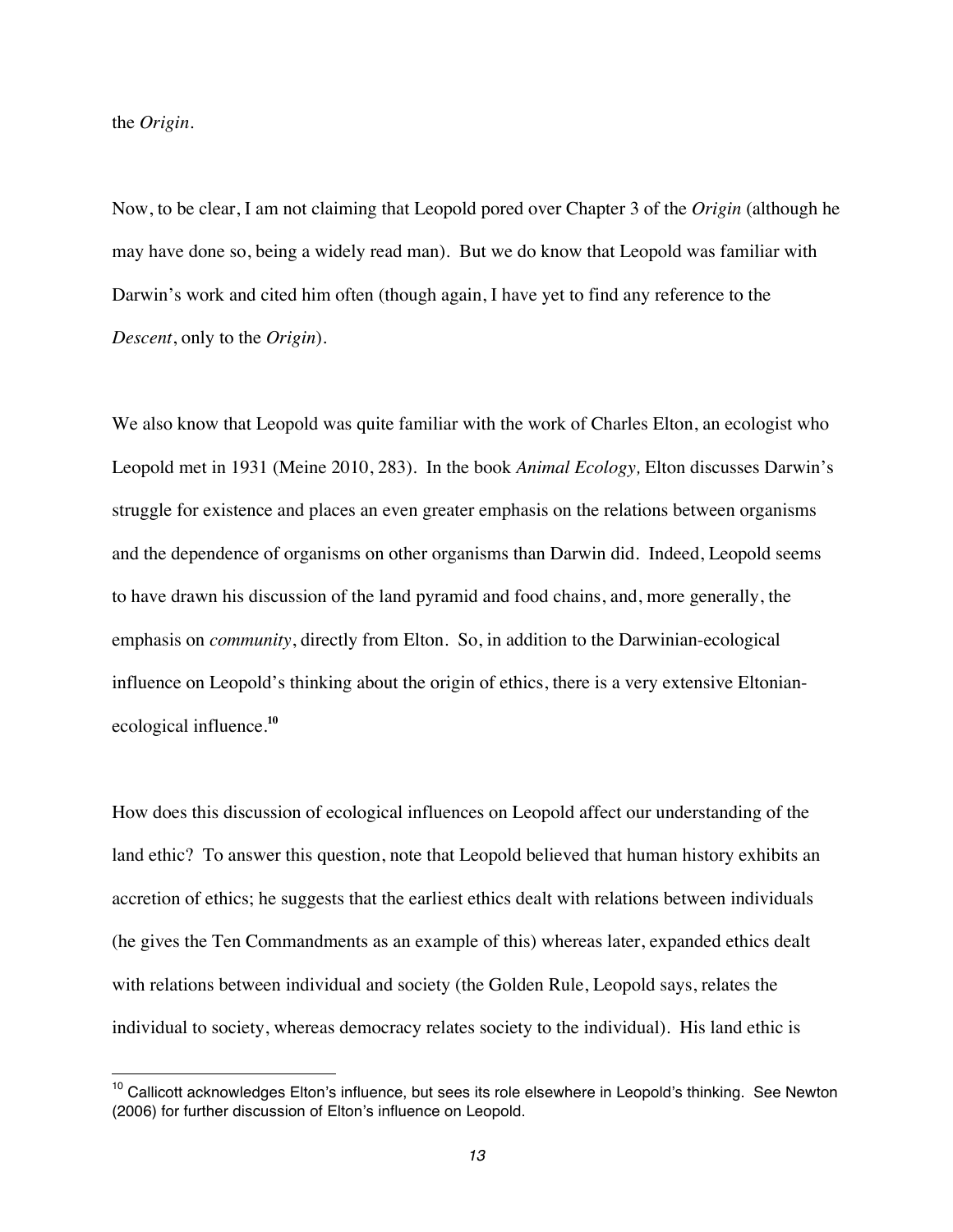$\overline{a}$ 

supposed to be a third accretion, with ethics extended to include the biotic community as a whole, with its soils, waters, plants, and animals. On Callicott's reading, each of these accretions is supposed to be accompanied by an extension of our *moral sentiments* to larger and larger groups; thus, Callicott suggests that these moral sentiments toward the biotic community would be "automatically triggered" by an awareness of ecology's "social representation of nature" – in other words, becoming ecologically literate (1987, 194).<sup>11</sup>

On the alternative picture that I have been painting here, this ethical accretion works differently, although I agree that Leopold thinks that a proper understanding of ecology is required to make this shift. He states that a land ethic "presupposes the existence of some mental image of land as a biotic mechanism" because "[w]e can be ethical only in relation to something we can see, feel, understand, love, or otherwise have faith in" (1949, 214). Again, for Leopold, that proper understanding consists of a proper understanding of the *land pyramid.* However, learning of our interdependence with other members of the biotic community is only the first step. Our extension of ethics to the land is, in large part, an *intellectual* process:

I have purposely presented the land ethic *as a product of social evolution* because nothing

 $11$  Even if Callicott is right that Leopold is relying on a Humean/Smithian view of moral sentiments, it is unlikely that Leopold thought that familiarity with ecology would "automatically trigger" moral sentiments towards biotic communities. Leopold was very aware of how difficult the ethical shift he was arguing for is, and certainly not all ecologists that he interacted with shared it (Meine 2010). However, Callicott does state this less strongly and more plausibly elsewhere in the same essay: "The simplest reason...should, therefore, tell each individual that he or she ought to extend his or her moral sympathies to all the members of the biotic community though different from him or her in appearance or habits" (1987, 195; see also Callicott 1989). Although I still don't agree that Leopold is relying on Humean/Smithian moral sentiment, it is more plausible that such an extension would occur upon rational reflection – although probably *extended* rather than "simple" rational reflection along with (I think Leopold would say) extensive time in the wilderness. As Leopold notes: "It has required 19 centuries to define decent man-to-man conduct and the process is only half done; it may take as long to evolve a code of decency for man-toland conduct" ([1947] 1991, 345).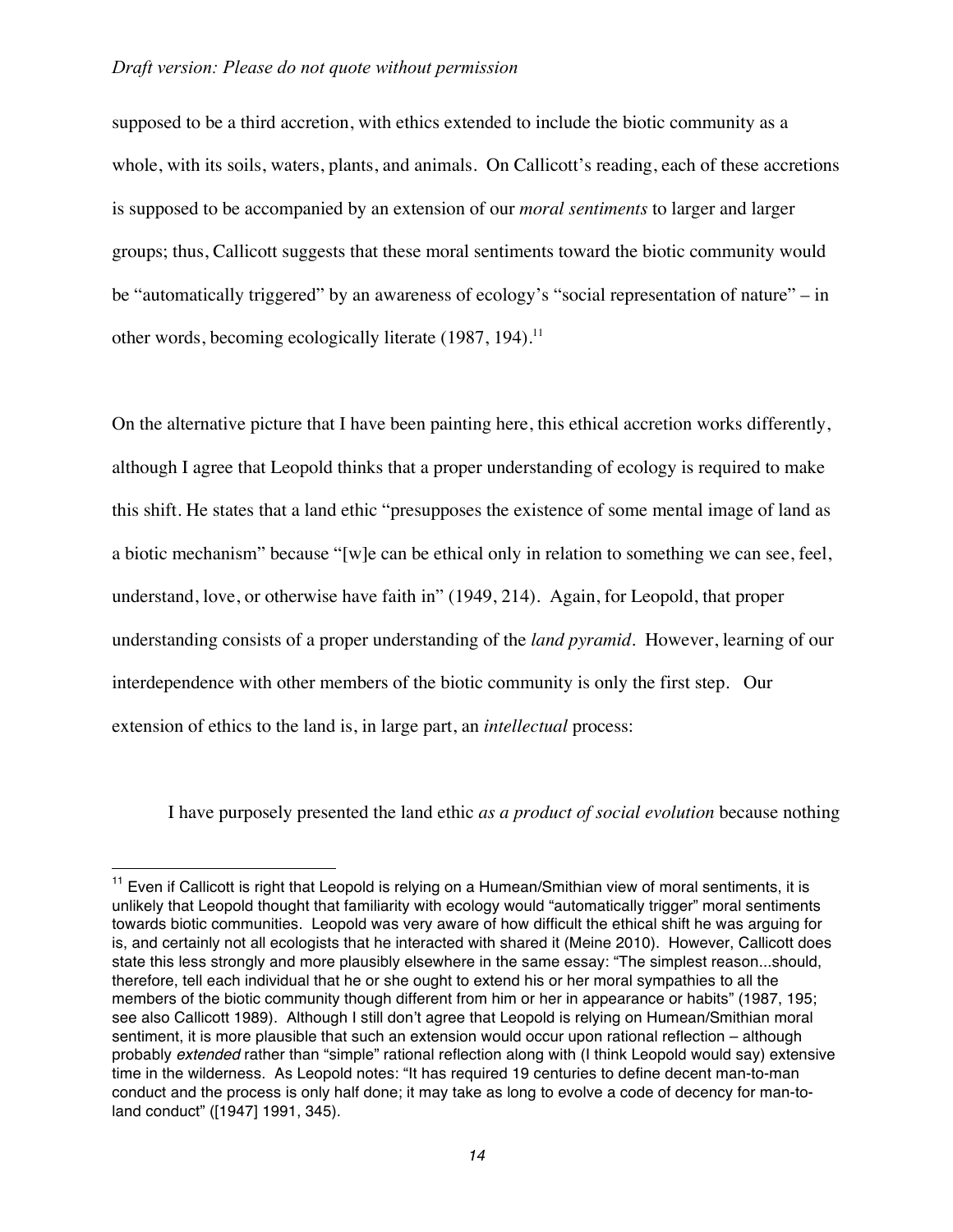so important as an ethic is ever 'written.' Only the most superficial student of history supposes that Moses 'wrote' the Decalogue; it *evolved in the minds of a thinking community*, and Moses wrote a tentative summary of it for a 'seminar.' I say tentative because evolution never stops. The evolution of a land ethic is *an intellectual as well an emotional process*. Conservation is paved with good intentions which prove to be futile, or even dangerous, because they are devoid of critical understanding either of the land or of economic land-use. I think it is a truism that as the ethical frontier advances from the individual to the community, *its intellectual content increases* (1949, 225; emphasis added).

So, yes, Leopold sees the accretion of ethics as part of an evolutionary process, but it is a process of *social* (i.e., cultural) evolution,<sup>12</sup> not biological evolution, and not an "automatic triggering" of sentiment towards the land upon learning of our interdependence with it, as Callicott maintains. Granted, emotions are part of the process too, but the emphasis in this passage is clearly on the intellectual process; "it evolved in the minds of a thinking community," "it is an intellectual as well as an emotional process," and as the accretion occurs, "its intellectual content increases." Thus, sentiments are not the *basis* of the land ethic; rather, the intellectual recognition of ourselves as part of a biotic community is. As Leopold says, "All ethics so far evolved rest upon a single premise: that the individual is a member of a community of interdependent parts" (1949, 203). Just as we learned that we were interdependent with other humans and thus needed ethics to guide our dealings with them, now, upon recognizing our interdependence with the land we

 $12$  Meine also interprets Leopold as seeing ethics as part of a process of cultural evolution (Meine 1987).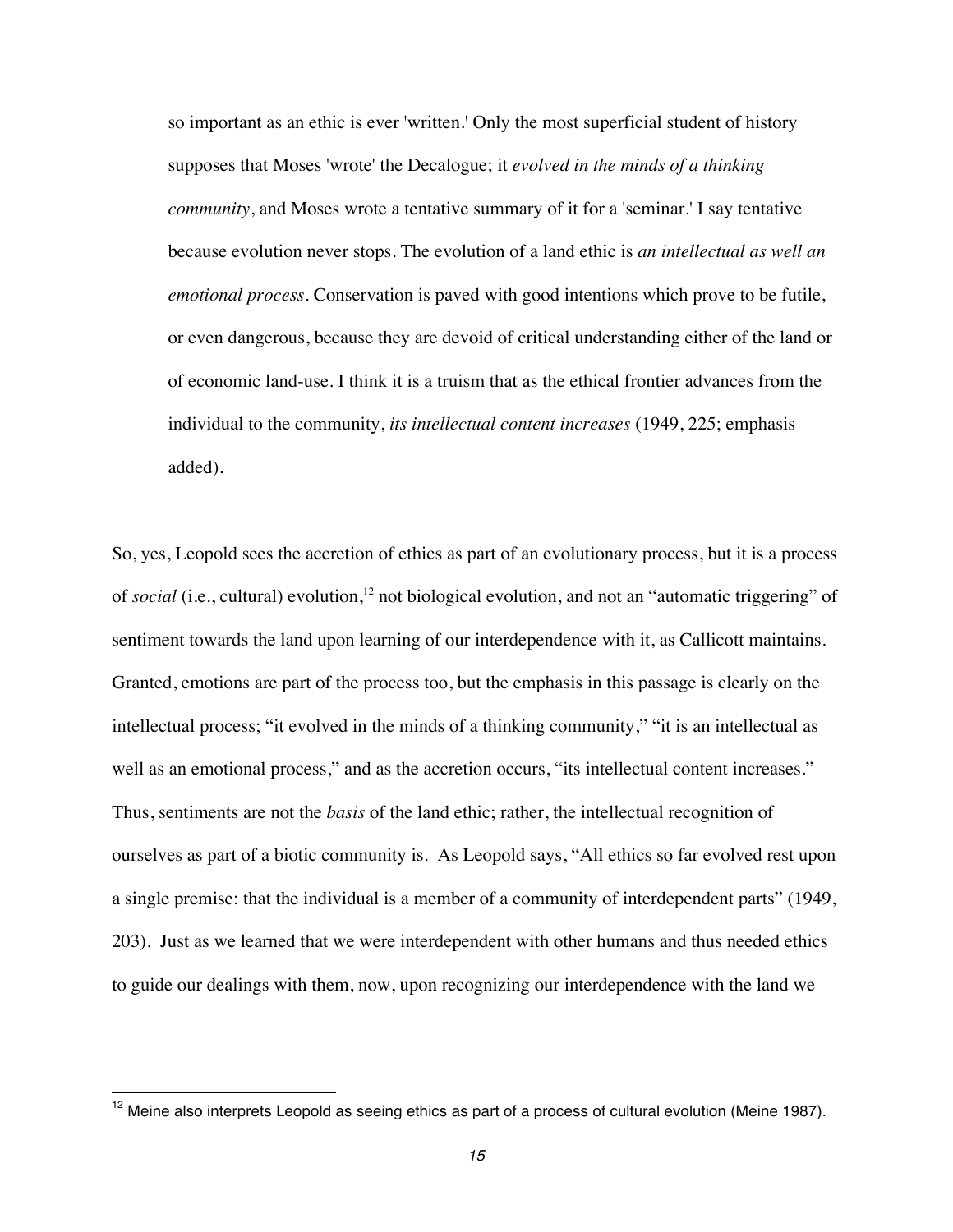should recognize that we need to expand our ethics further.<sup>13</sup> Similarly, Leopold suggests that just as we have come to recognize that our human communities are intrinsically (and not just instrumentally) valuable, we should come to recognize that the biotic community is intrinsically valuable (that it has "value in the philosophical sense") as well. $^{14}$ 

Moreover, this intellectual process is an ongoing one. Leopold suggests that it is not just an increase in the *volume* of education that we need. In addition to teaching ecology and teaching the way that human history has been influenced by the land (both of which are discussed extensively in "The Land Ethic"), we need to teach an "ecological conscience"; we need to teach that we have obligations towards the land, obligations that will involve sacrifice and thus go beyond "enlightened self-interest." We also need to experience the land, and *A Sand County Almanac* seems geared toward providing that experience in literary form (although of course it cannot substitute for the real thing).

Indeed, the accretion of ethics that Leopold describes is not consistent with a Darwinian picture of *biological* evolution. According to Darwin, humanity's ancestors evolved capacities for moral sentiment:

... the social instincts lead an animal to take pleasure in the society of its fellows, to feel a certain amount of sympathy with them, and to perform various services for them. The services may be of a definite and evidently instinctive nature; or there may be only a wish

<sup>&</sup>lt;sup>13</sup> Here I set aside the meta-ethical question of whether we are developing such ethics or discovering them.

 $14$  Callicott also sees Leopold as maintaining that the biotic community has intrinsic value; on this point, we are in agreement. See Norton (2005, 2011) for an alternate view.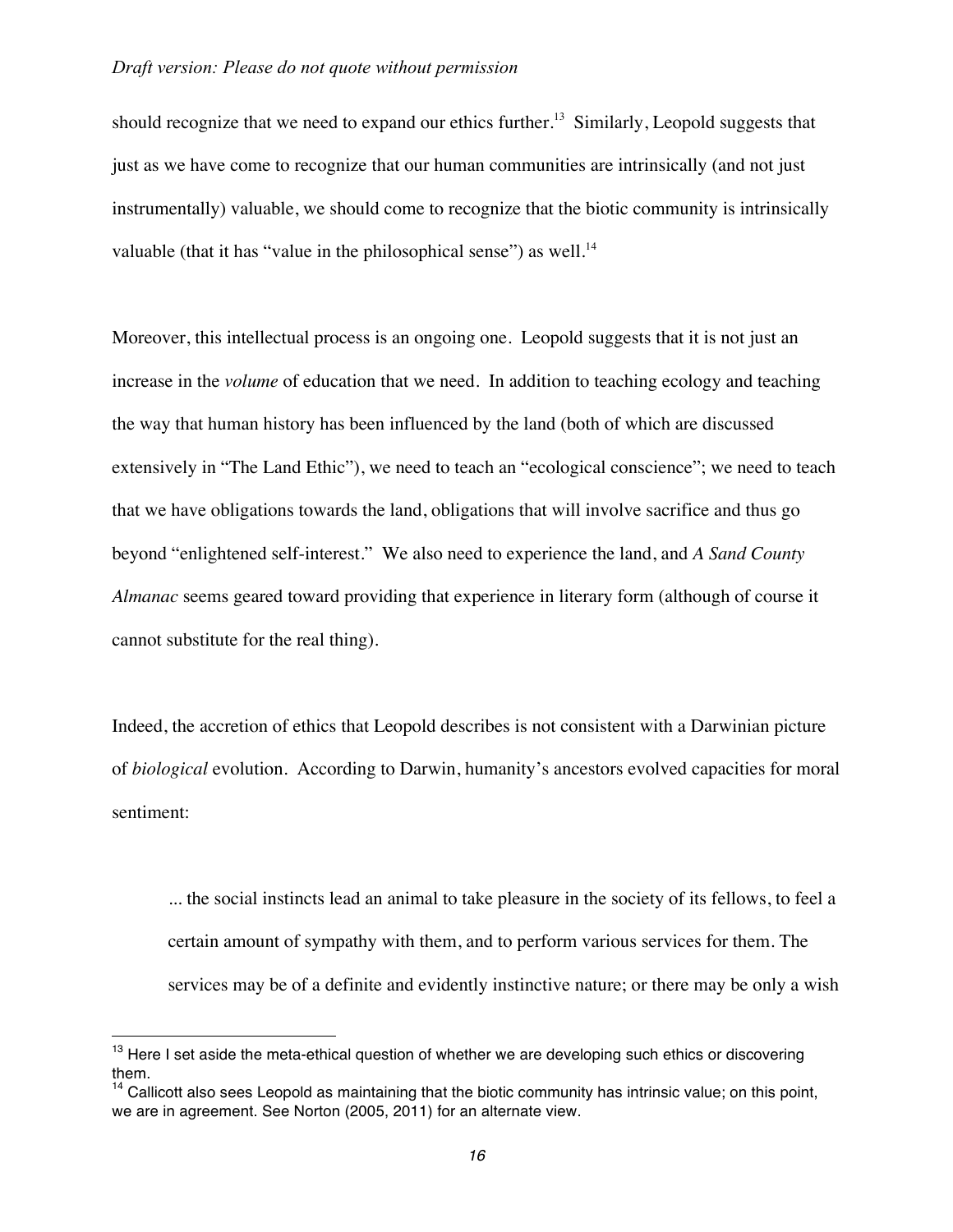and readiness, as with most of the higher social animals, to aid their fellows in certain general ways. But these feelings and services are by no means extended to all the individuals of the same species, only to those of the same association (Darwin 1882, 98).

Thus, there was no point in time when humans were *not* social and did not have moral sentiments toward other human beings. Humans surely developed various explicit rules to govern the relations among individuals, and we might consider the Ten Commandments to be among those, but relations among individuals on a Darwinian picture were already governed by the capacity for moral sentiments that was inherited from species ancestral to humans. So, either Leopold thought that there was a time when humans were not social (which seems doubtful, but if true, it is not a Darwinian picture), or, more plausibly, the accretion that Leopold is discussing is over and above biological evolution, i.e., it is cultural evolution.

To summarize this section: I've argued that Leopold's allusion to Darwin refers to Darwin's arguments in the *Origin* concerning the interdependence of organisms and not to Darwin's arguments in the *Descent* referring to Hume's and Smith's ideas about moral sentiment. There is no real evidence for the *Descent* interpretation.<sup>15</sup> On the other hand, there *is* evidence that

<sup>&</sup>lt;sup>15</sup> Concerning his approach to interpreting Leopold, Callicott states:

In the "Conceptual Foundations of the Land Ethic" I am as little concerned with material historical influences as with how Leopold synthesized earlier papers to produce his nomethetic essay. It is certain that Leopold read Darwin, whose influence on his moral philosophy is most pronounced... Whether Leopold read David Hume, Adam Smith, and the other philosophers whose ideas in one form or another I find in "The Land Ethic" is an open question. The ideas of great philosophers become part of our intellectual vocabulary; and broadly educated people, like Leopold, tune them in, in any number of ways (Callicott 1987, 10).

I have taken a different a different approach in this essay, finding the "material historical influences" to be essential for understanding Leopold's views. Moreover, Hume's and Smith's moral views were not prominent in the early 20th century, so it is unlikely they would have been "in the air." Leopold could conceivably have picked them up from reading Darwin's *Descent*, but as I have suggested above, there is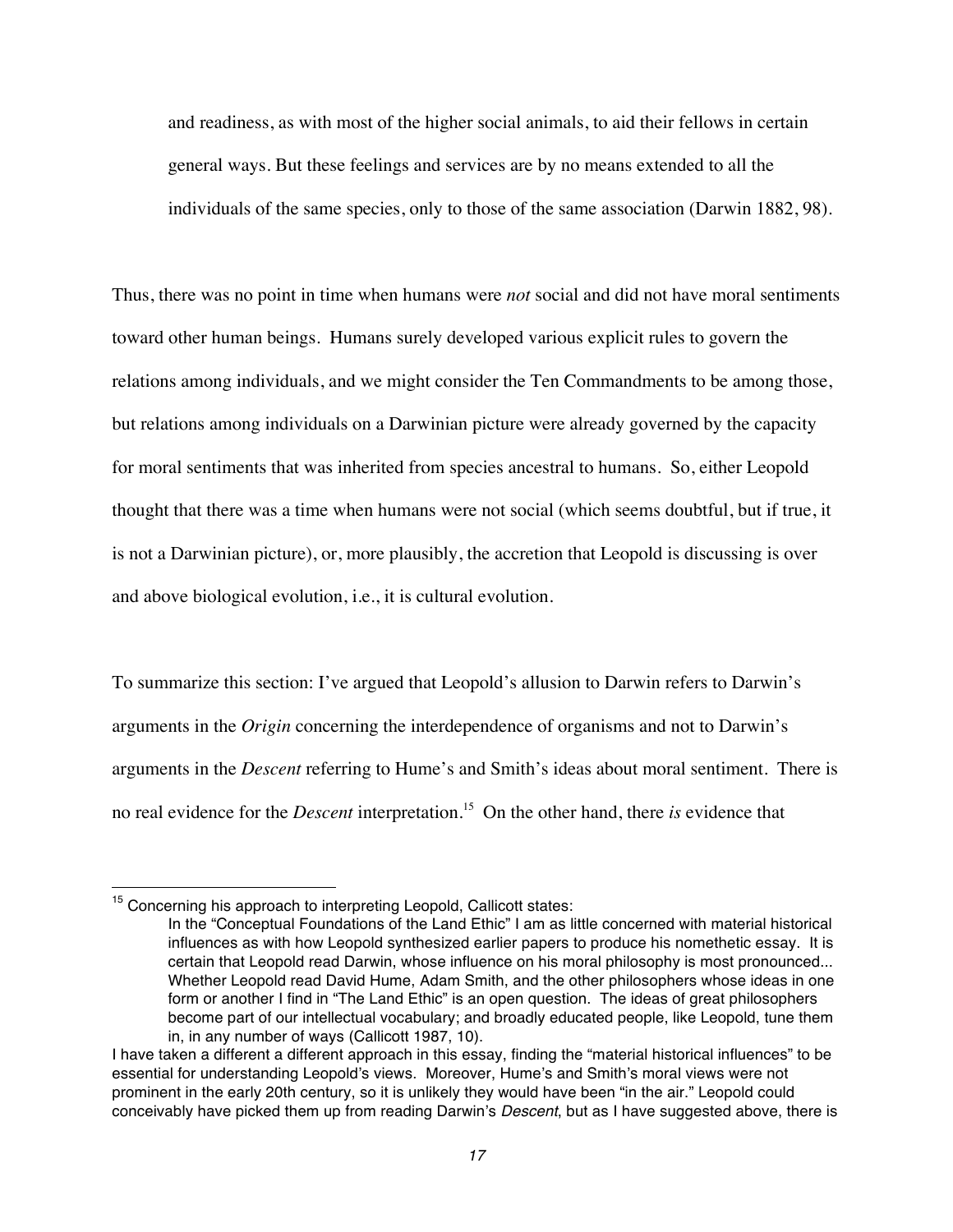Leopold's allusion refers to the Darwin of the *Origin*. The "extension of ethics" passage focuses on ecology, the subject of Chapter 3 of the *Origin* where Darwin discusses interdependence within the struggle for existence; Leopold invokes the same sense of interdependence throughout "The Land Ethic" and his other writings, just as he invokes a Darwinian/Eltonian ecological conception of community. Even cooperation is understood by Leopold to be a function of the interdependent relations between different species in the biotic pyramid. And the extension of ethics that Leopold proposes is more plausibly interpreted as a primarily an intellectual process, not an extension of moral sentiment.

In short, the *Origin* interpretation is simpler – it does not attribute any new views to Leopold – and more consistent with the discussion in "The Land Ethic," a discussion that emphasizes interdependence.

But other than interpreting Leopold correctly, which I do think is important to do, why does this reinterpretation matter? What are the consequences of this shift for the understanding and defense of the land ethic? I will provide a preliminary sketch of answers to these questions in the next section of the paper.

## **4. Implications of the re-interpretation**

 $\overline{a}$ 

Probably the most immediate and straightforward consequence of jettisoning Darwinian/Humean/Smithian moral sentiment as a basis for the land ethic is that the criticisms of

no reason to think that he did. Furthermore, the *Descent* was not widely read and endorsed by American scientists during this time period, either (Thomson 2012).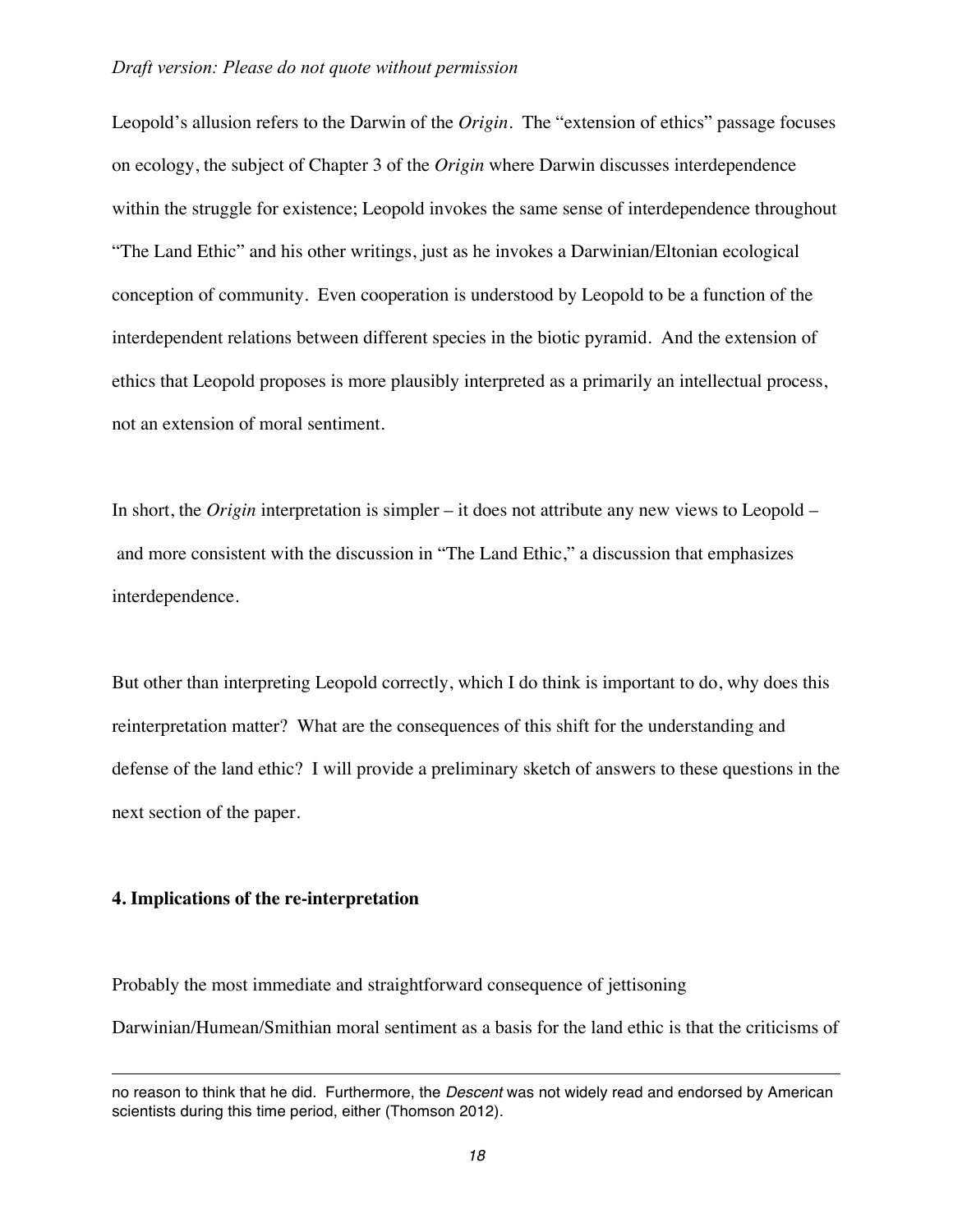that basis immediately become moot. For example, Kristin Shrader-Frechette (1996) argues that basing the land ethic on moral sentiment risks moral relativism because one person may feel bonds of "affection and sympathy" towards the land whereas another does not, with no way to adjudicate between those different feelings. When Callicott asserts that natural selection has produced *uniformity* in human feelings, Shrader-Frechette replies that Callicott has overcome relativism only to lose the normative force of the land ethic; it becomes purely descriptive. Of course, Callicott has responded to these and other challenges (Callicott 1999, Ouderkirk and Hill 2002), but perhaps not to the satisfaction of most ethicists; although Humean ethics has recently gained more adherents with the rise of "evolutionary ethics," it is still a minority position in ethics. To be clear, though, I am *not* trying to suggest that a Darwinian/Humean/Smithian account of ethics is inviable. Rather, I am simply pointing out that these problems are entirely avoided if moral sentiment does not form the ethical basis for the land ethic after all.<sup>16</sup>

Even so, *new* issues arise if the new foundation for the land ethic lies merely in the Darwin of the *Origin*, i.e., the interdependence between organisms in forming a biotic community. Here it is important to acknowledge that on Callicott's account, interdependence plays a role in the land ethic; my point here is that on the reinterpretation of Leopold I have argued for, it assumes a *stronger* role. Thus, it is important to gain a thorough understanding of interdependence: What does it mean? Are humans really interdependent with other species? Are all species equally interdependent? Can the idea that communities are deserving of moral consideration be defended on the basis of their interdependencies? I will discuss each of these in turn.

<sup>16</sup> And to be clearer still, I am *not* suggesting that avoiding a Darwinian/Humean/Smithian account of ethics is a reason to accept the interpretation of Leopold that I have offered here. Rather, in the previous section I offer an argument as to why the *textual evidence* supports the interpretation that Leopold's land ethic is based on the Darwin of the *Origin* rather than the Darwin of the *Descent*; whether this interpretation can be well defended on moral grounds remains to be seen, as I discuss in this section.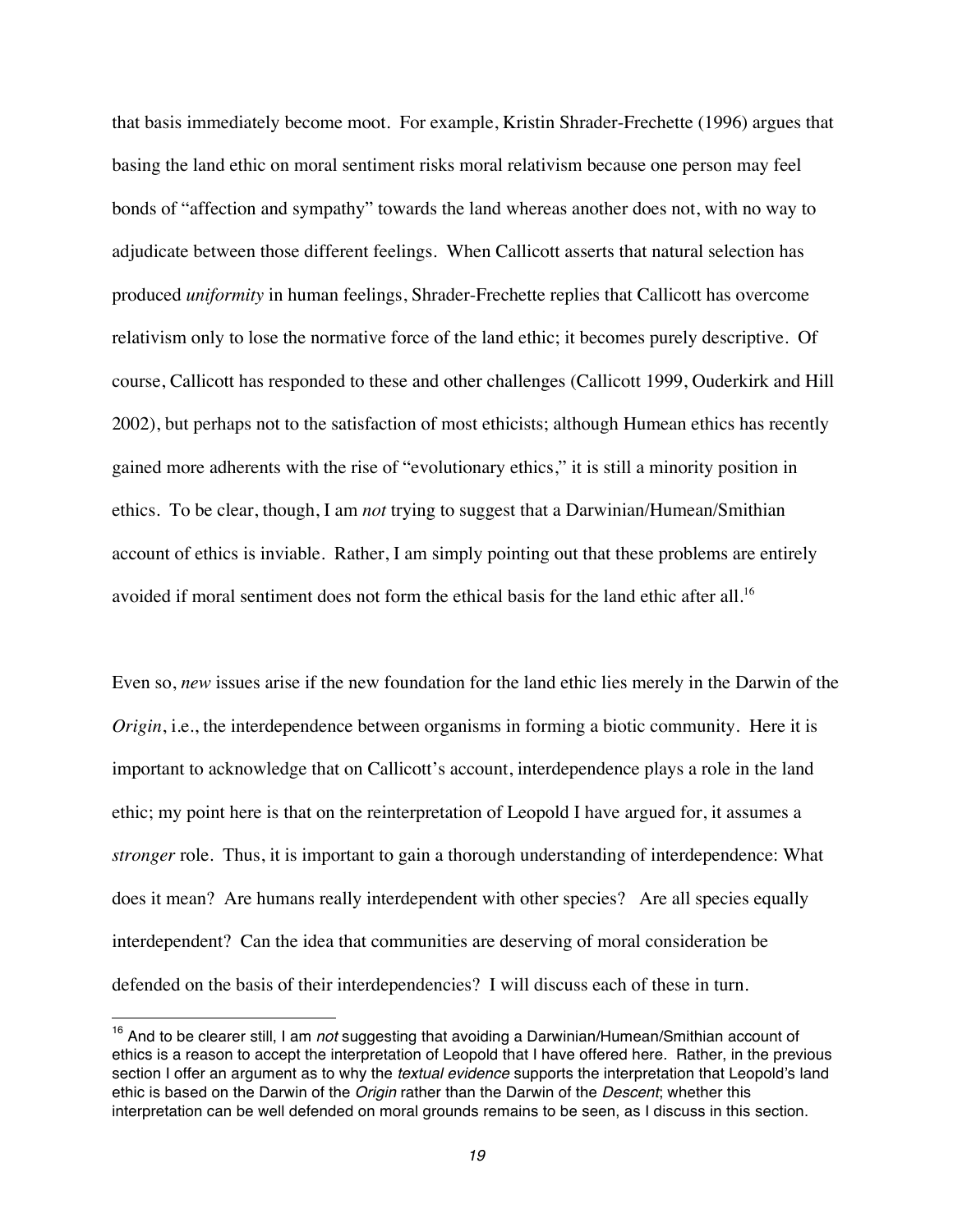On the question of what interdependence amounts to, Leopold states:

The lines of dependency for food and other services are called food chains. Thus soiloak-deer-Indian is a chain that has now been largely converted to soil-corn-cow-farmer. Each species, including ourselves, is a link in many chains. The deer eats a hundred plants other than oak, and the cow a hundred plants other than corn. Both, then, are links in a hundred chains. The pyramid is a tangle of chains so complex as to seem disorderly, yet the stability of the system proves it to be a highly organized structure. Its functioning depends on the co-operation and competition of its diverse parts (Leopold 1949, 215).

There are several important things to note about this passage. One, humans and their agricultural products are interdependent with other biotic and abiotic elements; interdependence is not just for organisms "out there" in the wilderness. Two, while Leopold places great emphasis on the transmission of nutrients (or "food") within the biotic community, other "services" count as interdependence as well; in an earlier essay,<sup>17</sup> Leopold mentions services such as shelter or shade. Three, note the tight connection between the concepts of "stability" and "interdependence"; this will be discussed further below.

However, some philosophers have questioned whether *interdependence* is too strong a word for our role in ecosystems:

<sup>&</sup>lt;sup>17</sup> "Biotic Land Use," written around 1942.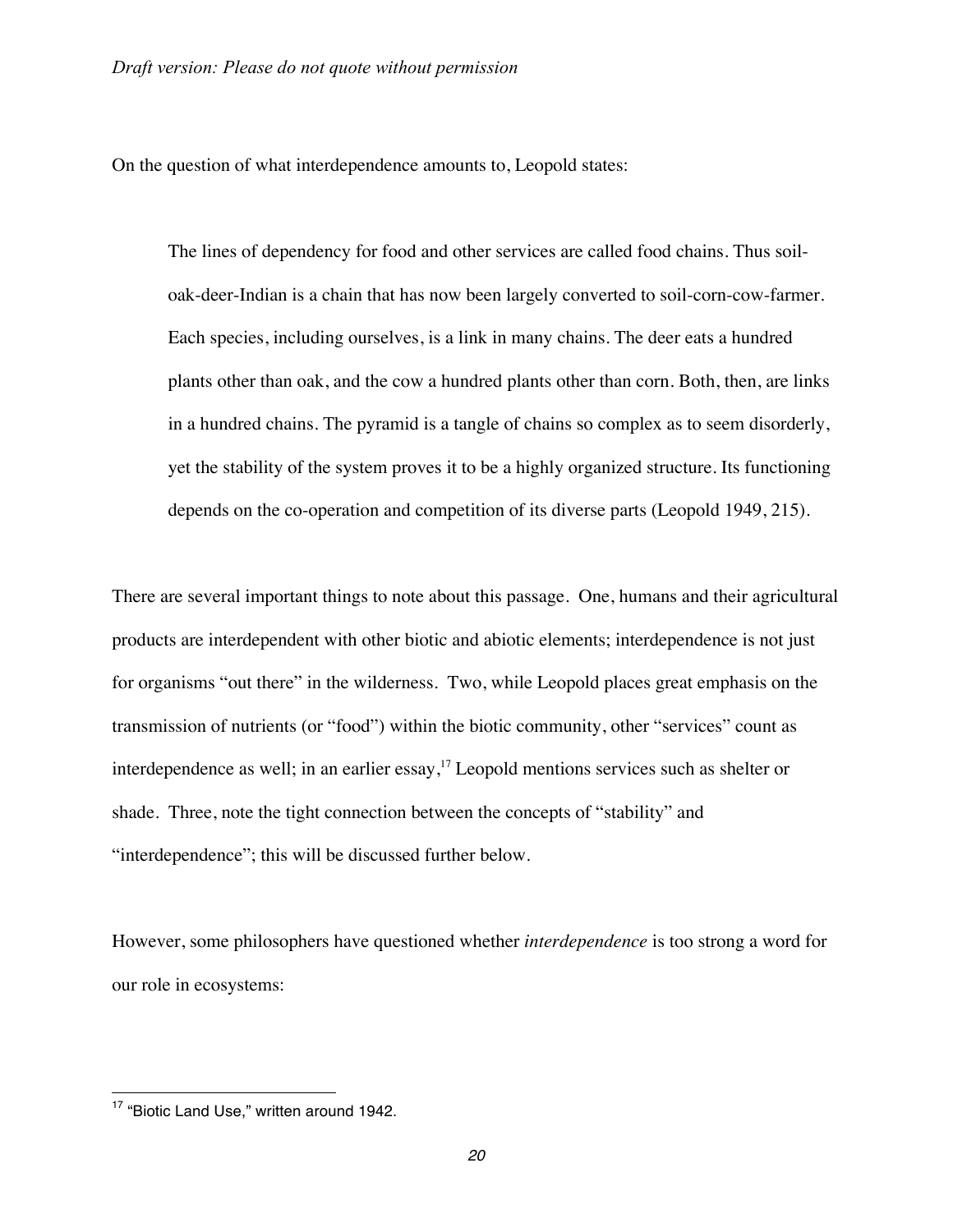We are undoubtedly dependent on them, but in what ways are ecosystems dependent on us? Their independence from us is not like the independence of parents from offspring who can later reciprocate love and other mutual activities that can develop into interdependency. We play no such role in any ecosystem; we seem genuinely superfluous to ecosystem functioning. If so, however, then mutuality, a necessary constituent of community, is missing; and the call to treat the environment as a community reduces to self-interest (Ouderkirk 2002, 6).<sup>18</sup>

In responding, it is again important to recall that Leopold did not limit his land ethic to "natural" communities. The corn we grow, the sheep we raise, and the soil we fertilize are clearly dependent on us, and these dependencies are just as relevant as the dependency between deer and wolves. Furthermore, there are many other species that have flourished in the presence of human modifications: various species of squirrel, rat, and pigeon come to mind. To be clear, I am not saying that human actions that have led to the increase in these species is a *good* thing; those populations often threaten other members of the community and the stability of the biotic community (in the sense described below) as a whole. But those species are, for better or for worse, dependent on us, and our future actions will affect their future. Perhaps most importantly, Leopold wanted to highlight the ways in which our actions could be benefit the soil (e.g., using crop rotation) or harm the soil (e.g., allowing overgrazing), and the often serious downstream consequences of those actions for other species. Thus, I think that "interdependence" reasonably characterizes our roles in a number of ecosystems (although "interrelationships" might in fact do just as well and be less troublesome). Indeed, given that our actions have affected nearly every

<sup>&</sup>lt;sup>18</sup> Taylor makes a similar claim, asserting that the ecological soundness and health of plant and animal communities "does not in the least depend on human well-being" (1981, 208).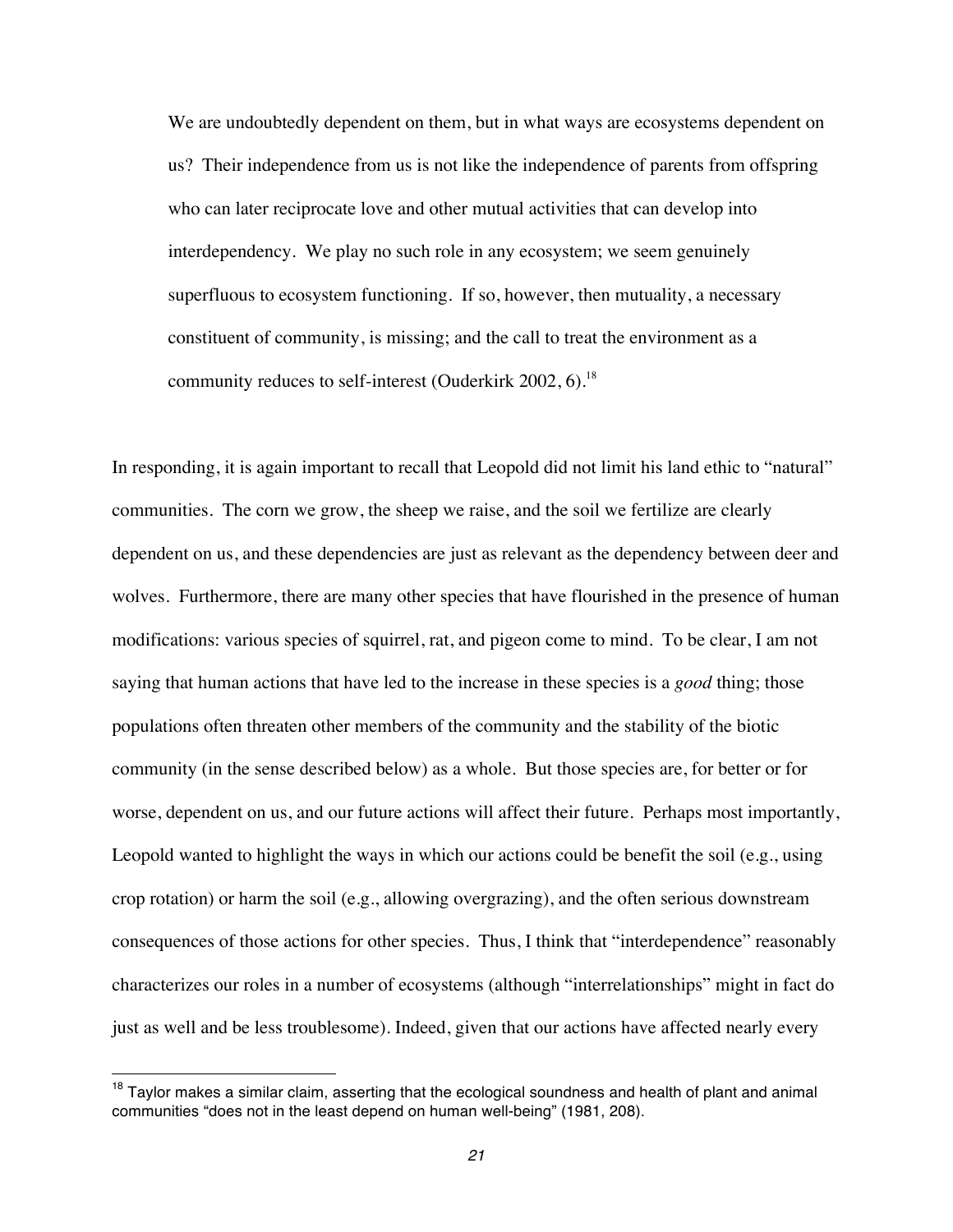other species on this planet, it seems fair to say that most other species are dependent on us. This dependency does not mean that all of our potential actions will improve the situations of other species any more than deer browsing improves the situations of tree seedlings, shrubs and forbs.19

Still, one might reasonably ask whether certain species are more crucial than others, and thus question whether all dependence relations are equally strong. Species that are particularly important for the integrity and stability of the rest of the community are known as "keystone" species (Paine 1969). Keystone species are often predators, but not always; for example, pollinators are also seen as keystone species. However, biologists have shown that whether a particular species acts a keystone species depends crucially on the environment (e.g., Lubchenco and Menge 1978). For example, one study showed that in an intertidal zone, predators play a large role in protected areas but a small role in areas with large waves. Given that global warming is leading to climate change, and given that species interactions seem to be an important proximate cause of extinction in response to climate change (Cahill et al. 2013), it would be hasty to conclude that any particular species everywhere and always plays a greater (or a lesser) role than others. It is also worth pointing out that Leopold himself urged us to recognize our limited understanding of ecological systems and to act with caution. Interdependence is not eliminated or lessened by our identification of some species as keystone species in a particular environment at a particular time.

 $19$  As Callan et al. (2013, 839) state, "...tree seedlings, shrubs and forbs are highly preferred by whitetailed deer and collectively respond negatively to high browsing pressure. In contrast, ferns, grasses and sedges are generally avoided by white-tailed deer and thought to respond positively (though indirectly) to high browsing pressure, because they are released from competition with preferred species." The deer are interdependent with both sets of species, those that they affect positively and those that they affect negatively.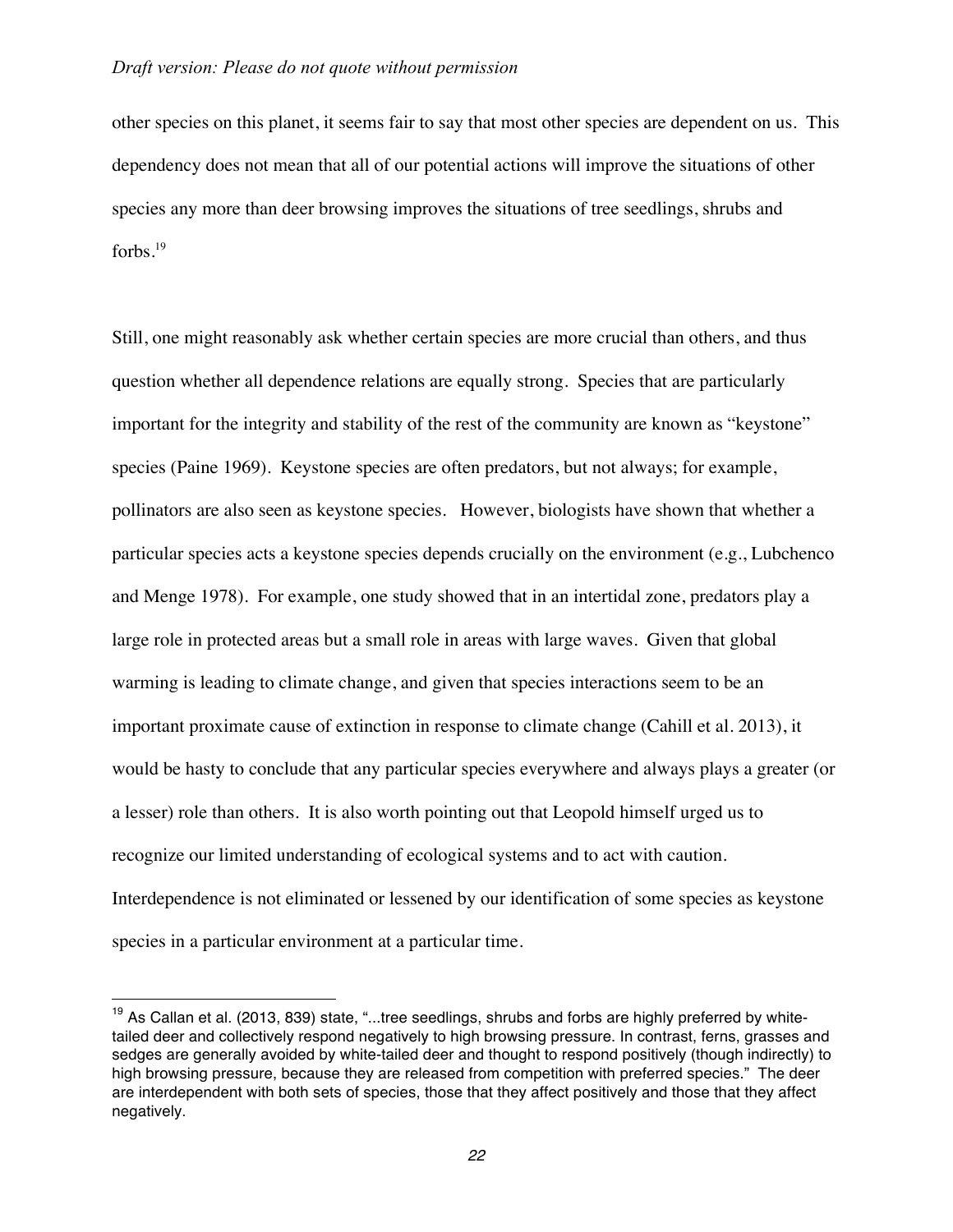So, if Leopold is right that "each species, including ourselves, is a link in many chains," then we are a fairly tight-knit biotic community. Can the idea that a community is deserving of moral consideration be defended on the basis of such interdependencies?<sup>20</sup> I cannot hope to answer this question here. However, it seems reasonably intuitive to see a community as having value above and beyond the sum of its members, with the *relations* between community members making the community what it is. Moreover, there are philosophical precedents. A number of authors have argued that relationships such as kinships and friendships matter morally (see summary in Tanner 2008) or that the human species is a community that matters morally (Becker 1983, Scanlon 1998). The question is whether such ideas can be extended to relationships between members of different species, and further, to relationships between biotic and abiotic entities. Warwick Fox (2006) argues for such an account, based on "responsive cohesion" as the foundational source of value in ethics. But again, there is surely more to be said here.

Turning from issues surrounding interdependence per se, it is important to note that an increased emphasis on interdependence is consistent with an alternative and superior reading of what Leopold meant by "stability," which the land ethic tells us we ought to act to preserve. As Eric Freyfogle (2008) points out, commentators such as Callicott took Leopold to mean what other authors of his time meant by stability, namely, static or unchanging. Today, ecological models

<sup>&</sup>lt;sup>20</sup> In the unpublished essay, "Some Fundamentals of Conservation in the Southwest," Leopold toys with the idea that the moral basis for the land lies in the possibility of its being a living organism, acknowledging the difficulties with the term "life" but insisting that "the interdependent functions of the elements" is the essential characteristic. Callicott (1987) suggests that this view of nature is only vestigially present (albeit still present) in "The Land Ethic," with Leopold following the ecological views of his time in shifting emphasis from the organism analogy to the community analogy. Assuming this is correct, my suggestion is that we pursue the question of whether the interdependence of humans, other living beings, and abiotic elements on its own is sufficient for the legitimate attribution of moral status. However, it might be interesting to pursue a land ethic based on Leopold's original vision of land as an organism.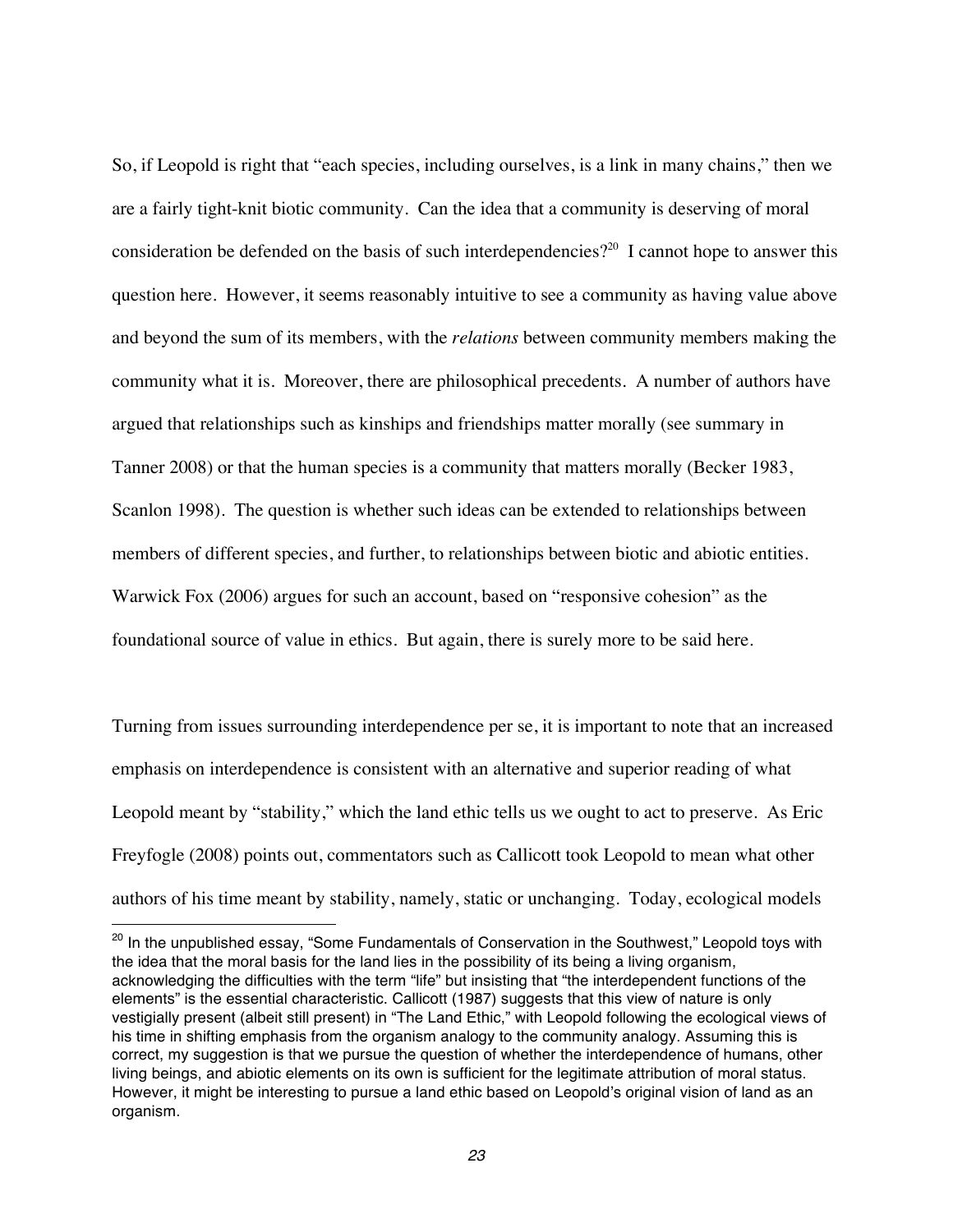often reject the assumption that ecosystems are static **(**Botkin 1990, Worster 1990**)**, emphasizing ecosystems that are continually changing due to fires, storms, droughts, etc. (Hettinger and Throop 1999, 7). This makes the land ethic look out of date. However, Leopold was well aware that ecosystems are not static, and he studied the effects of fire and drought in particular (Meine 2010). Moreover, in essays such as "Marshland Elegy" (also in the *SCA*), Leopold contrasts the sorts of human-induced changes that were sustainable to those changes that were unsustainable and problematic. He was not *completely* opposed to humans changing ecosystems; rather, he was opposed to certain *sorts* of changes. In the essay "The Land Ethic," he points out that "[w]hen a change occurs in one part of the circuit, many other parts must adjust themselves to it"; what he wanted to emphasize was that some human-induced changes may be so rapid and "violent" that it is difficult for the rest of the ecosystem to adjust. In some places, such as Western Europe, the biotic community was able to adjust, whereas in others, such as the Southwestern U.S., the biotic community did not (recall the "Dust Bowl" and the dust storms of the 1930s, which Leopold lived through and wrote about).

So then, what *did* Leopold mean when he said that we ought to act to preserve the stability of the biotic community? Julianne Newton (now Warren) argues persuasively that in order to understand what Leopold meant by "stability," one must understand the closely related term "land health"; the terms are so closely related that Leopold sometimes uses "stability" interchangeably with "land health" (Newton 2006).<sup>21</sup> Newton states:

 $21$  For example, in "Biotic Land Use," written around 1942). Newton asserts that Leopold did not intend for "stability" and "land health" to be synonyms **(**2006, 444); I am not so sure. She has suggested to me (personal communication) that "stability" was the more scientific term, whereas "land health" contains a normative element. This seems plausible.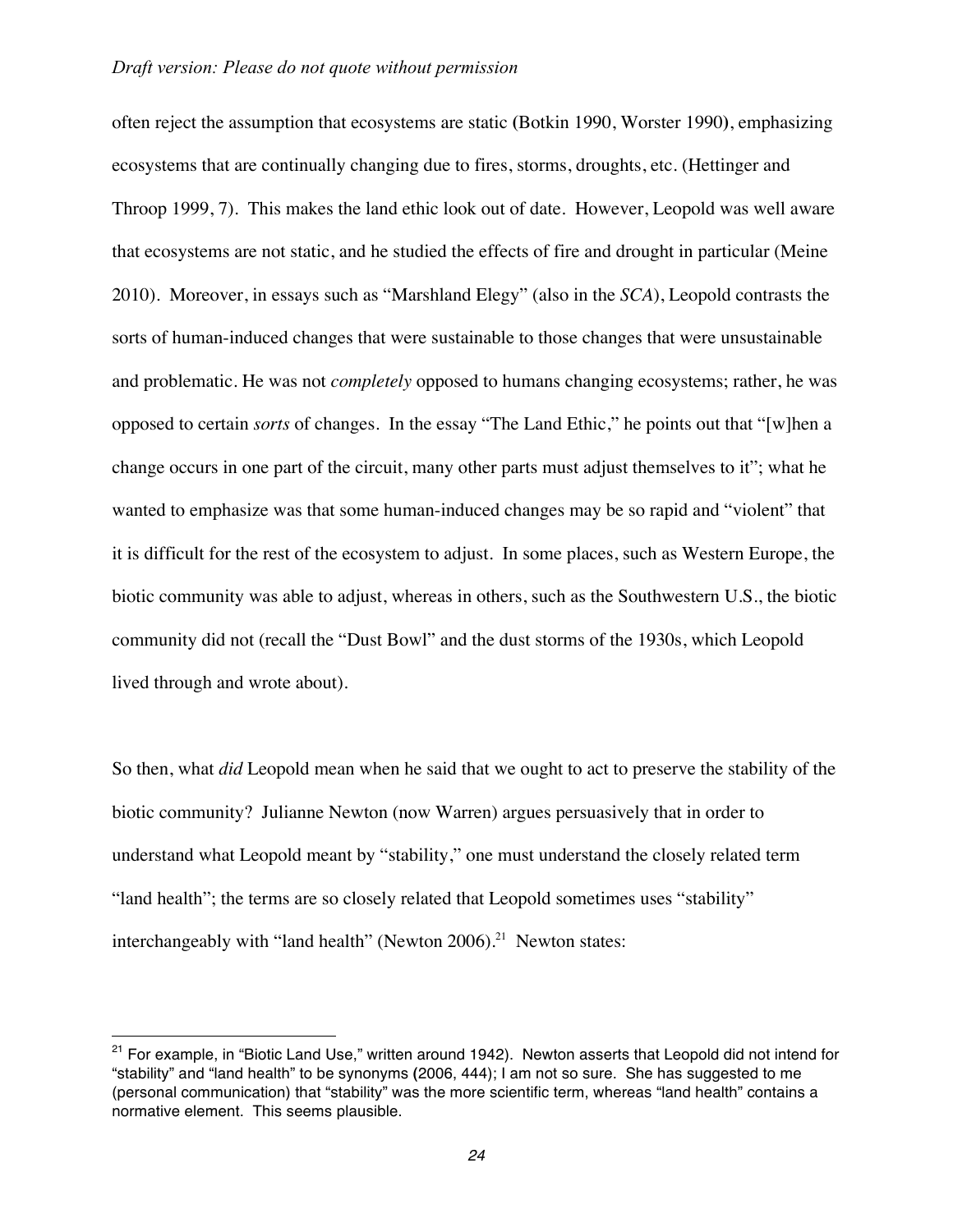Land was healthy when it retained over long periods of time its ability to cycle nutrients efficiently and continuously. When land could accomplish this feat it was, in Leopold's vocabulary, stable. "Stability," Leopold explained in "Biotic Land-Use," "is the continuity of this organized circulatory system. Land is stable when its food chains are so organized as to be able to circulate the same food an indefinite number of times." Erosion, floods, pest irruptions, species loss, and other land symptoms without directly visible cause were expressions of instability. They provided evidence of breakdowns in the circulatory system; they emerged because of simplification and derangement of the land pyramid, or degradation of the land's capacity to sustain and renew itself over time (Newton 2006, 338).

Indeed, Leopold emphasizes such issues in the essay "The Land Ethic" itself, $2<sup>2</sup>$  discussing the ways in which humans have shortened food chains and affected energy circuits, leading to instability or "disorganization" in many parts of the world. This loss of stability is a loss of *function*, *i.e.*, the loss of the ability of land to circulate the "same" food an indefinite number of times. For the purposes of this essay, the important point to note is how essential interdependence between members of the biotic community is to stability; interdependencies are the means through which nutrients cycle throughout the land. Without interdependence, there is no nutrient cycling; without nutrient cycling, there is no stability. Interdependence is key. Moreover, the importance of interdependence can be seen even more clearly in one of Leopold's characterizations of the related term "land health." According to Leopold, "Health expresses the cooperation of the interdependent parts: soil, water, plants, animals, and people; it implies

<sup>&</sup>lt;sup>22</sup> And in other places in the *SCA*, e.g., "Odyssey," "Wilderness."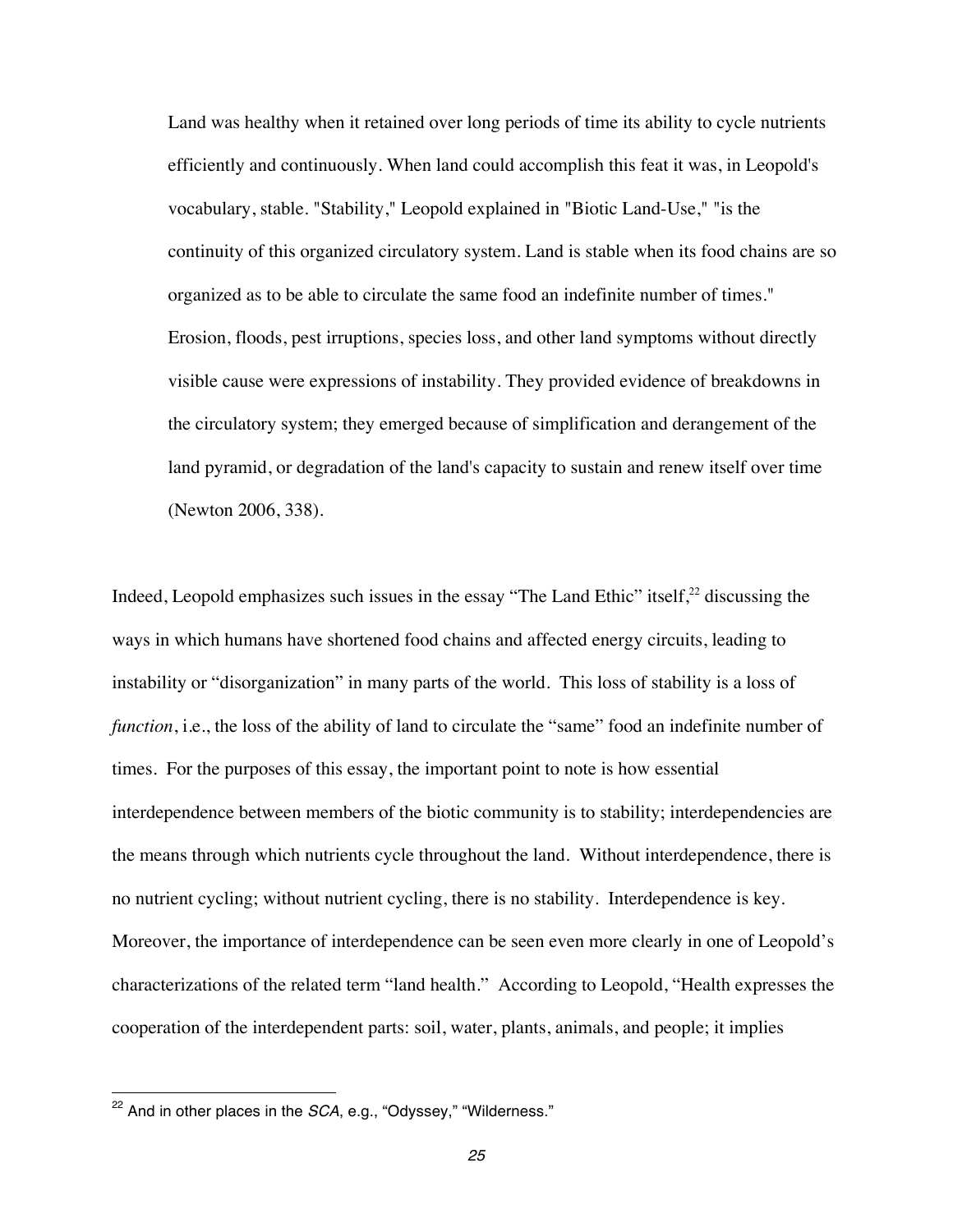collective self-renewal and collective self maintenance" (Leopold [1942] 1991: 300).

Thus, an additional benefit of the shift to emphasizing Darwin's arguments in the *Origin –* a shift to a greater emphasis on interdependence in Leopold's thinking *–* is that it is consistent with, and supports, a highly plausible and well-supported understanding of what Leopold meant by "stability." Or, to put the point more pragmatically: if we want to preserve stability, which preserves nutrient cycling and goes hand-in-hand with land health, we need to focus on preserving the interdependencies between members of the biotic community. These relationships, whether predator/prey, pollinator/pollinated, or other sorts of relationships, are the key to the land ethic.

Finally, authors have asked whether the land ethic, in its holistic emphasis on ecosystems, sacrifices the individual for the sake of the whole and is therefore "fascist" (e.g., Regan 1983).<sup>23</sup> This certainly does not seem to have been Leopold's intent, given that he states explicitly that the land ethic implies respect for *fellow members* of the biotic community as well as respect for the community as such. But if we are supposed to respect both individual members and the community as a whole, isn't that a pluralist theory? And don't pluralist ethical theories run into trouble when their different aspects conflict – when obligations to the individual conflict with obligations to the community? Callicott answers these questions by arguing that the Humean/Smithian umbrella makes the land ethic a unified, monist view (1999). However, since my interpretation has jettisoned that umbrella, the pluralist worries resurface. I have some

 $23$  For philosophical defenses against the "fascism" charge, see, e.g., Nelson (1996), Marietta (1999), and Callicott (1999). Meine's (2010) thorough discussion of Leopold's life and work, political beliefs and activities, and familial and ethical background, makes clear that there is no historical substance to the fascism charge.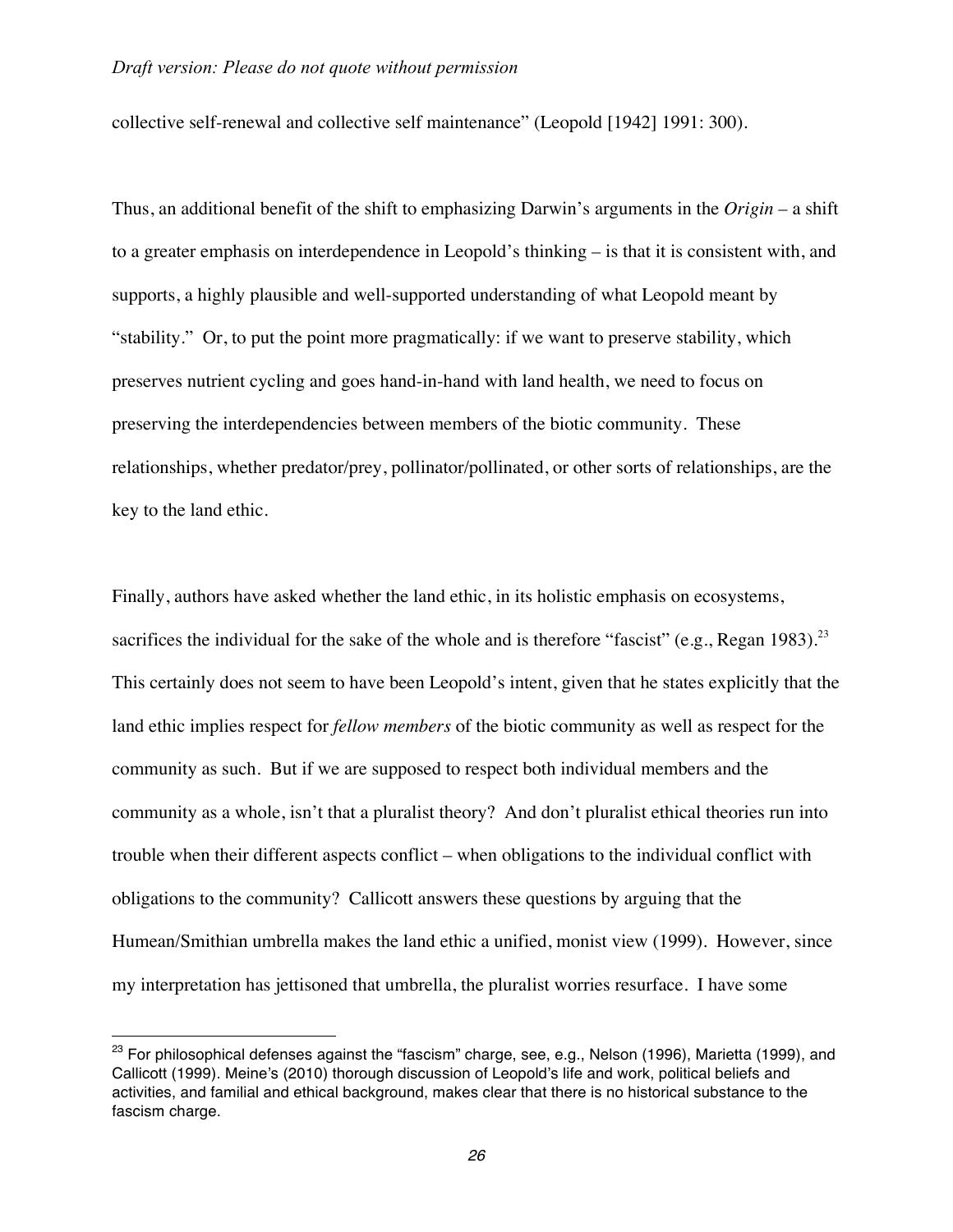preliminary thoughts on these issues. For example, I do not believe that ethical pluralism entails being "a utilitarian in one situation, a deontologist in another, an emotivist in a third, and so on," as Callicott (1999) suggests. Rather, one can be an ethical pluralist by seeking to assess the ethical concerns of both individuals and communities in a given situation and then to address both to the greatest extent possible, given the particular details at hand. To do otherwise is, as Don Marietta (1999) suggests, to ignore relevant sources of value by arbitrary fiat. I realize this is sketchy; I hope to discuss this form of pluralism further in future work. Possibilities to examine include describing an ideal process by which such decisions could be made, perhaps similar to the one that Helen Longino describes for balancing competing values in science, with criteria such as diversity of views and community response to critical discussion (Longino 1990), or the rational choice theory approach of Jouni Paavola (2008).

#### **5. Conclusion**

I have argued that there is little to support Callicott's claim that Leopold was drawing from Darwin's views about the evolution of moral sentiment in the *Descent of Man*. I have argued instead that, rather than drawing on Darwin's ethical views in the *Descent of Man*, Leopold was drawing from Darwin's ecological views in the *Origin of Species.* This reinterpretation of Leopold shifts our focus away from moral sentiments and emphasizes more strongly the interdependencies between members of the biotic community. This shift in focus has a number of consequences. On the one hand, we need no longer be concerned with problems surrounding a Humean/Smithian account of ethics. Furthermore, we gain additional support for an alternative reading of the concept of "stability," one that does not run as seriously afoul of contemporary

*27*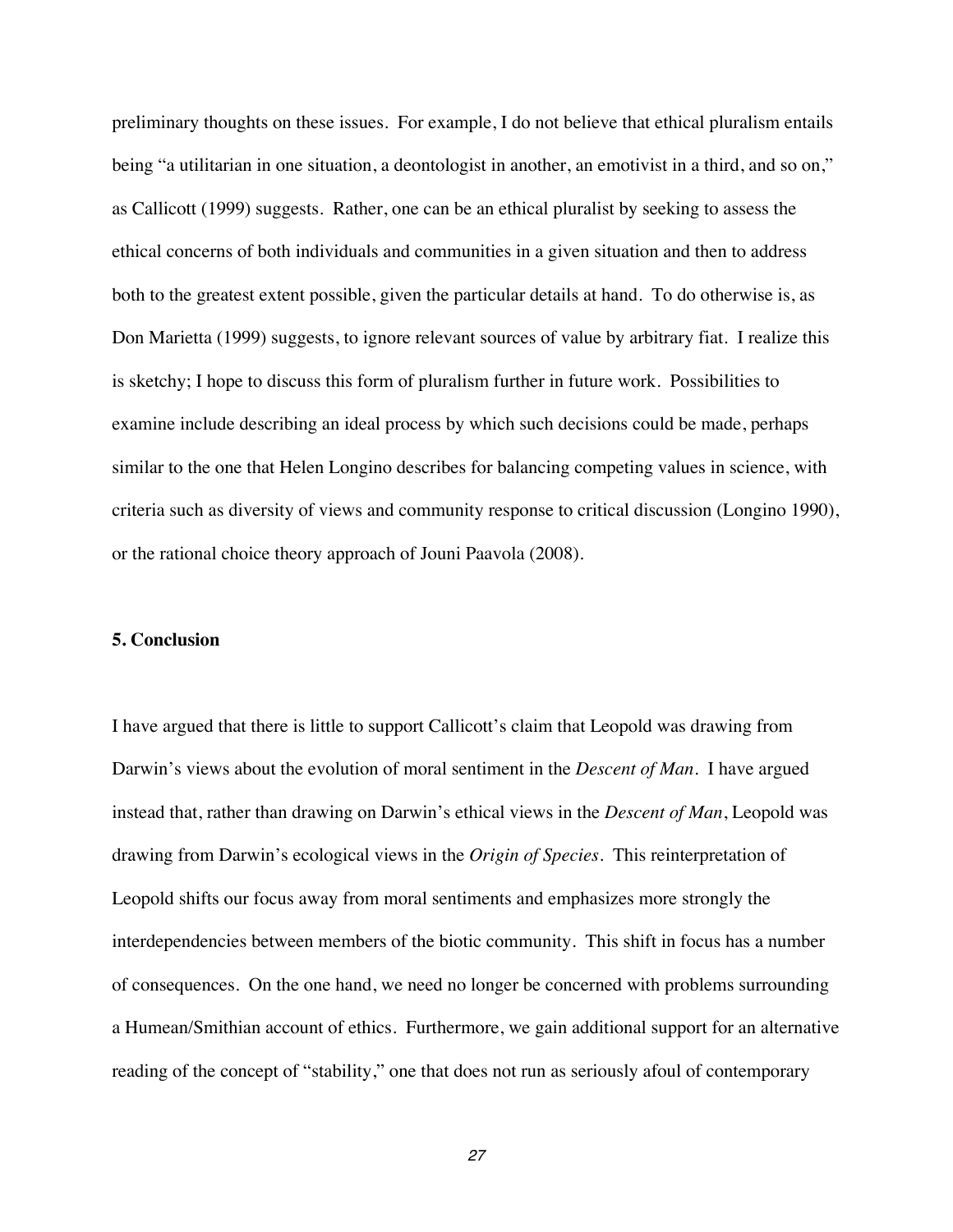ecological models that emphasize changing ecosystems. On the other hand, new questions are raised about the ethical basis for attributing value to communities, and concerns about ethical pluralism are reawakened. These are important issues to explore before accepting the land ethic, but there is reason to think that those explorations may be fruitful. Given that they stem from a thinker as experienced in land conservation as Leopold, they are at least bound to be interesting. As Leopold himself suggests, the land ethic is a product of social evolution – and evolution never stops. In that spirit, we should continue to elaborate and modify Leopold's ideas and see where they take us.

**Acknowledgements:** Thanks to the Departments of Philosophy at the University of British Columbia and the University of Cincinnati as well audiences at the APA Pacific 2013 and IAEP 2013 for helpful comments on various versions of this paper. I also want to thank the Griesemer/Millstein Lab for constructive discussion and suggestions; Antoine C. Dussault, Clement Loo, Curt Meine, Kenneth Blake Vernon, and Julianne Warren for extremely helpful comments on an earlier draft; and last but not least, Curt Meine for his wonderful biography of Aldo Leopold, to which this paper is very much indebted.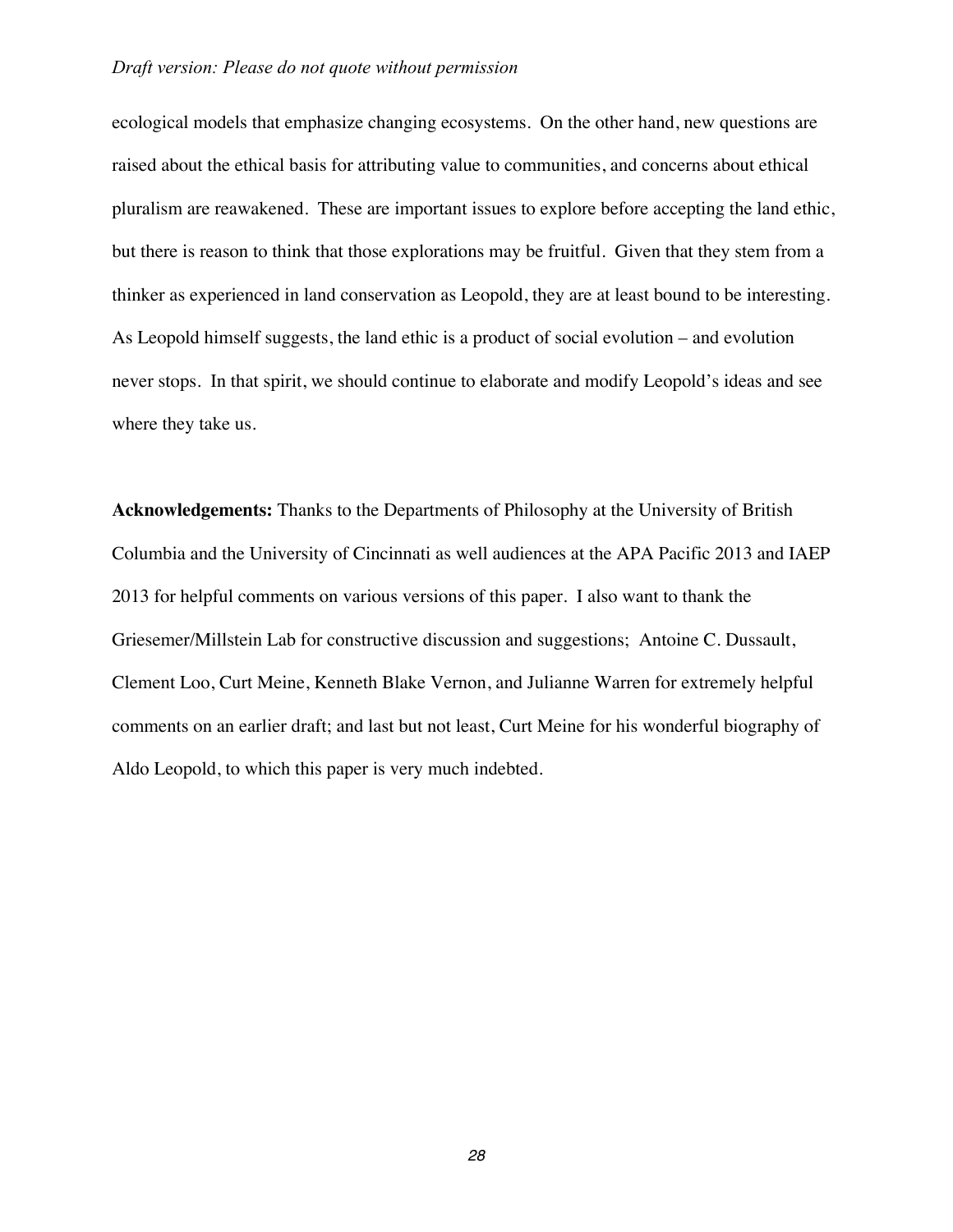#### **References**

Becker, L. 1983. The priority of human interests. In *Ethics and Animals*, edited by H. Miller and W. Williams. Totowa, NJ: Humana Press.

Botkin, Daniel. 1990. *Discordant Harmonies*. New York: Oxford University Press.

- Cahill, Abigail E. , Matthew E. Aiello-Lammens, M. Caitlin Fisher-Reid, Hua Xia, Caitlin J. Karanewsky, Hae Yeong Ryu, Gena C. Sbeglia, Fabrizio Spagnolo, John B. Waldron, Omar Warsi, and John J. Wiens. 2013. How Does Climate Change Cause Extinction? *Proceedings of the Royal Society B* 280 (1750).
- Callan, Ramana , Nathan P. Nibbelink, Thomas P. Rooney, Jane E. Wiedenhoeft, and Adrian P. Wydeven. 2013. Recolonizing wolves trigger a trophic cascade in Wisconsin (USA). *Journal of Ecology* 101:837-845.
- Callicott, J. Baird. 1987. The Conceptual Foundations of the Land Ethic. In *Companion to A Sand County Almanac*, edited by J. B. Callicott. Madison, WI: University of Wisconsin Press.
- ---. 1987. Introduction. In *Companion to A Sand County Almanac*, edited by J. B. Callicott. Madison, WI: University of Wisconsin Press.
- ---. 1989. Hume's *Is/Ought* Dichotomy and the Relation of Ecology to Leopold's Land Ethic. In *In Defense of the Land Ethic: Essays in Environmental Philosophy*, edited by J. B. Callicott. Albany: State University of New York Press.
- ---. 1999. *Beyond the Land Ethic: More Essays in Environmental Philosophy*. Albany: State University of New York Press.
- Cooper, Gregory. 2003 *The Science of the Struggle for Existence: On the Foundations of Ecology*. Cambridge: Cambridge University Press.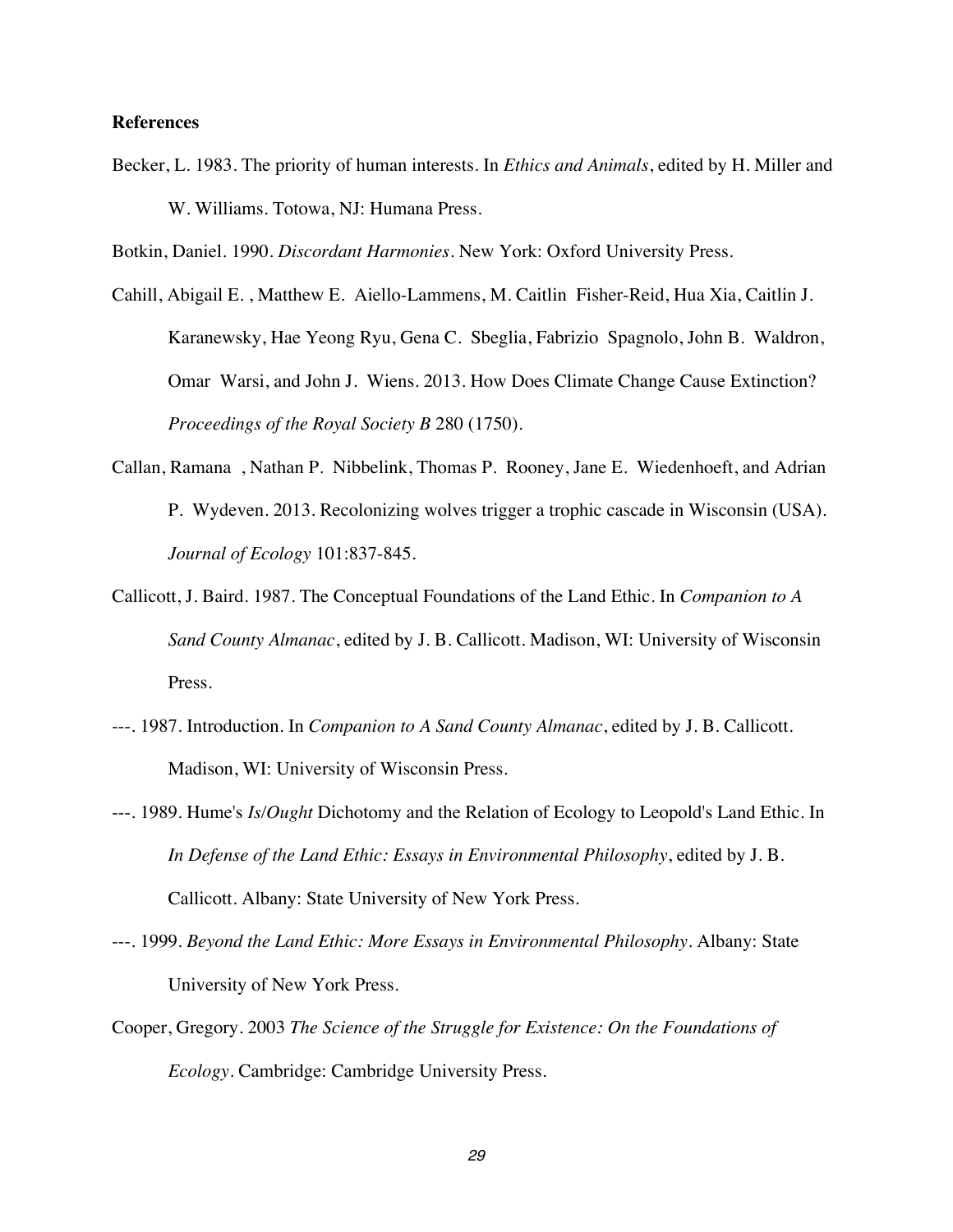- Darwin, Charles R. 1874. *The Descent of Man, and Selection in Relation to Sex*. Second ed. London: John Murray.
- ---. 1876. *The origin of species by means of natural selection, or the preservation of favoured races in the struggle for life*. 6th edition, with additions and corrections ed. London: John Murray.
- Digital Collections, U.W. *Leopold Papers*. Available from http://digital.library.wisc.edu/1711.dl/AldoLeopold.
- Fox, Warwick. 2006. *A Theory of General Ethics: Human Relationships, Nature, and the Built Environment*. Harvard: MIT Press.
- Freyfogle, Eric T. 2008. Land Ethic. In *Encylopedia of Environmental Ethics and Philosophy*, edited by J. B. Callicott and R. Frodeman: Macmillan Reference USA.
- Haeckel, Ernst. 1866. *Generelle morphologie der organismen: Allgemeine Grundzüge der Organischen Formen-Wissenschaft, mechanisch begründet durch die von Charles Darwin reformirte Descendenz-Theorie*. Berlin: Reimer.
- Hettinger, Ned, and Bill Throop. 1999. Refocusing Ecocentrism: De-emphasizing Stability and Defending Wildness. *Environmental Ethics* 21:3-21.
- Leopold, Aldo. [1923] 1991. Some Fundamentals of Conservation in the Southwest In *The River of the Mother of God and Other Essays by Aldo Leopold*, edited by S. L. Flader and J. B. Callicott. Madison, WI: University of Wisconsin Press.
- ---. [1939] 1991. A Biotic View of Land In *The River of the Mother of God and Other Essays by Aldo Leopold*, edited by S. L. Flader and J. B. Callicott. Madison, WI: University of Wisconsin Press.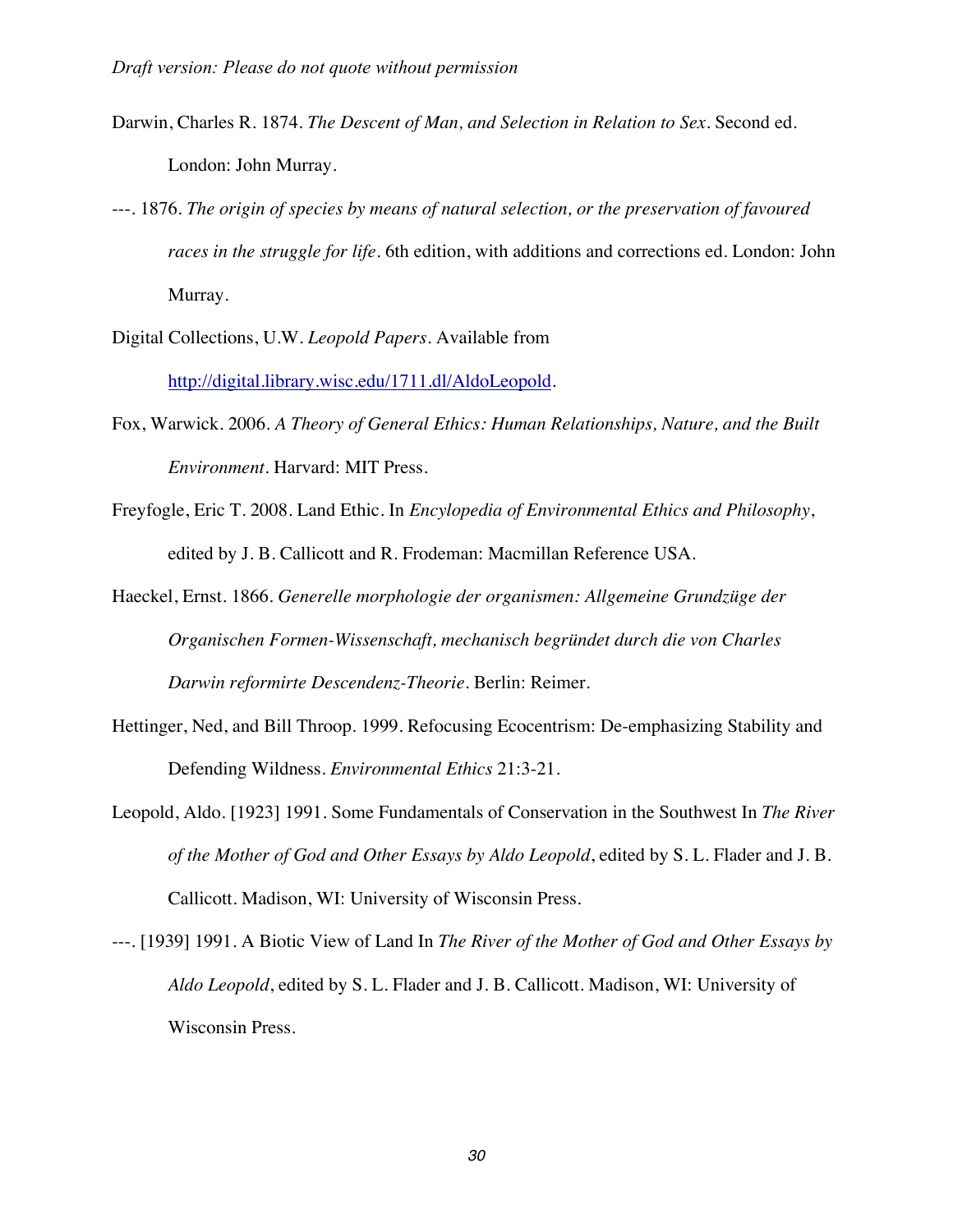- ---. [1942] 1991. Land-Use and Democracy In *The River of the Mother of God and Other Essays by Aldo Leopold*, edited by S. L. Flader and J. B. Callicott. Madison, WI: University of Wisconsin Press.
- ---. [1942] 1999. Biotic Land Use. In *Aldo Leopold: For the Health of the Land: Previously Unpublished Essays and Other Writings*, edited by J. B. Callicott and E. T. Freyfogle. Washington, DC: Island Press.
- ---. *(WCD) Citizens' Deer Committee: 1942 - 1944, pp. [959]-[978] , p. 968* 1943. Available from http://digital.library.wisc.edu/1711.dl/AldoLeopold.
- ---. [1946] 1999. The Land-Health Concept and Conservation. In *Aldo Leopold: For the Health of the Land: Previously Unpublished Essays and Other Writings*, edited by J. B. Callicott and E. T. Freyfogle. Washington, DC: Island Press.
- ---. *Ecological Society - 1947, pp. [731]-[891], p. 743* 1947. Available from http://digital.library.wisc.edu/1711.dl/AldoLeopold.
- ---. [1947] 1991. The Ecological Conscience. In *The River of the Mother of God and Other Essays by Aldo Leopold*, edited by S. L. Flader and J. B. Callicott. Madison, WI: University of Wisconsin Press.
- ---. 1949. *A Sand County Almanac and Sketches Here and There*. New York: Oxford University Press.

Longino, Helen. 1990. *Science as Social Knowledge*. Princeton: Princeton University Press.

- Lubchenco, Jane, and Bruce A. Menge. 1978. Community Development and Persistence in a Low Rocky Intertidal Zone. *Ecological Monographs* 48 (1):67-94.
- Marietta Jr., Don E. 1999. Environmental Holism and Individuals. In *Environmental Ethics: Concepts, Policies, Theories*, edited by J. DesJardins. Mountain View: Mayfield.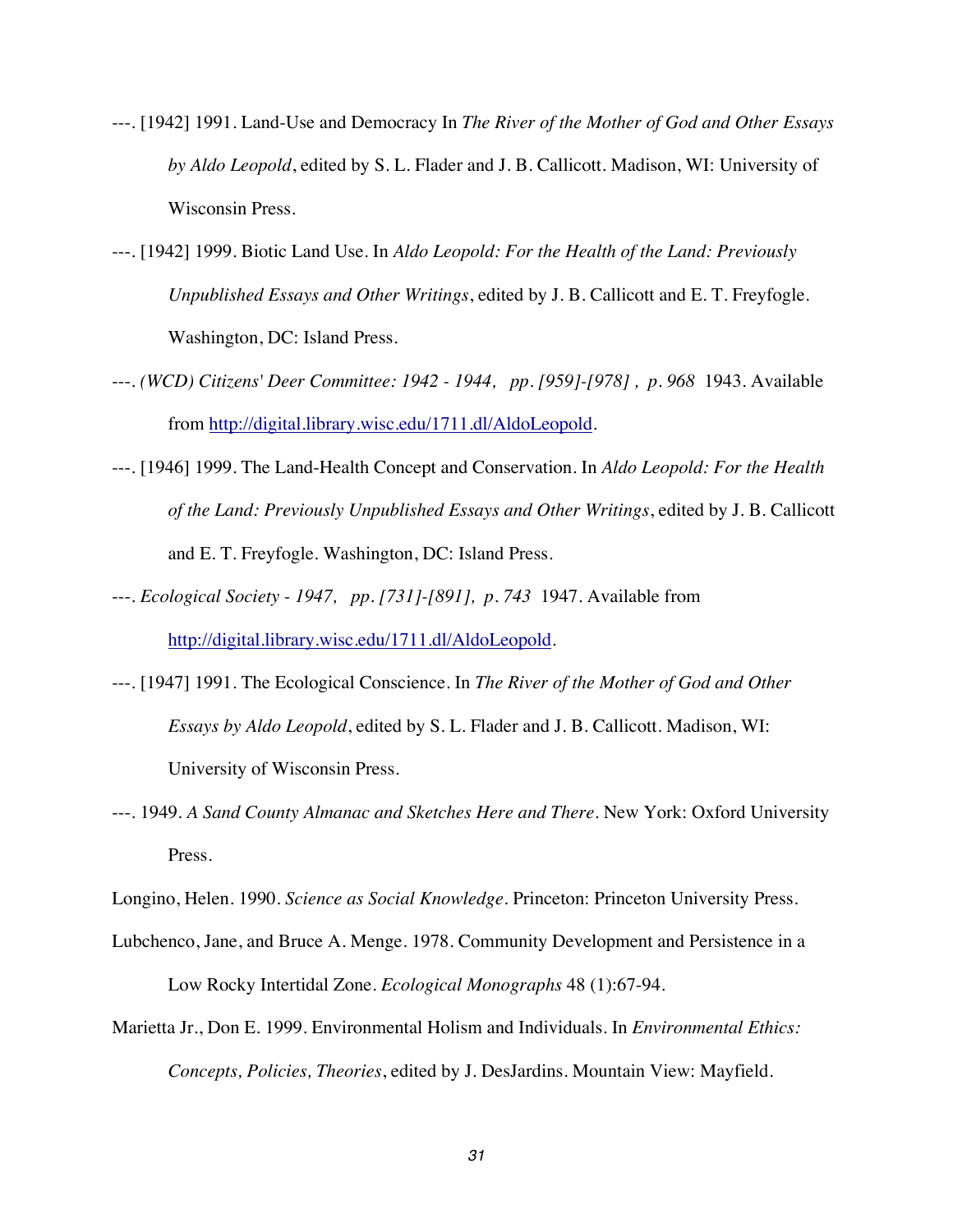Meine, Curt. 1987. Building 'The Land Ethic'. In *Companion to A Sand County Almanac*, edited by J. B. Callicott. Madison, WI: The University of Wisconsin Press.

---. 2010. *Aldo Leopold: His Life and Work*. Madison, WI: University of Wisconsin Press.

- Nelson, Michael P. 1996. Holists and Fascists and Paper Tigers... Oh My! *Ethics and the Environment* 1 (2):103-117.
- Newton, Julanne Lutz. 2006. *Aldo Leopold's Odyssey: Rediscovering the Author of A Sand County Almanac*. Washington, DC: Island Press.
- Norton, Bryan. 2002. Epistemology and Environmental Values. In *Land, Value, Community: Callicott and Environmental Philosophy*, edited by W. Ouderkirk and J. Hill. Albany: State University of New York Press.
- ---. 2005. *Sustainability: A Philosophy of Adaptive Ecosystem Management*. Chicago: University of Chicago Press.
- ---. 2011. What Leopold Learned from Darwin and Hadley: Comment on Callicott et al. *Environmental Values* 20:7-16.
- Ouderkirk, Wayne. 2002. Introduction: Callicott and Environmental Philosophy. In *Land, Value, Community: Callicott and Environmental Philosophy*, edited by W. Ouderkirk and J. Hill. Albany: State University of New York Press.
- Ouderkirk, Wayne, and Jim Hill. 2002. *Land, Value, Community: Callicott and Environmental Philosophy*. Albany: State University of New York Press.
- Paavola, Jouni. 2008. Science and social justice in the governance of adaptation to climate change. *Environmental Politics* 17 (4):644-659.
- Paine, R. T. 1969. A Note on Trophic Complexity and Community Stability. *The American Naturalist* 103 (929):91-93.